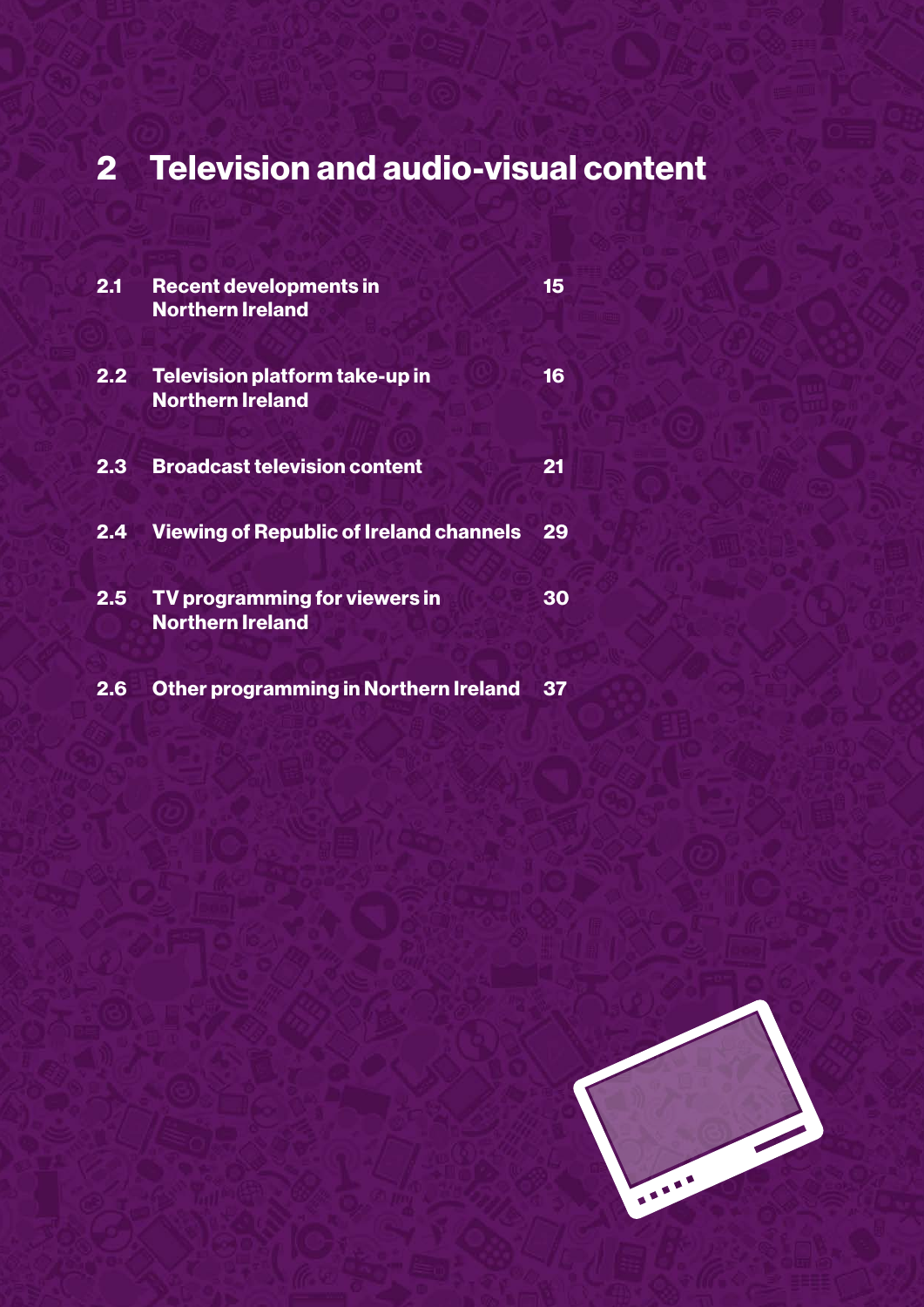# 2.1 Recent developments in Northern Ireland

### **BBC increases investment in Northern Ireland**

The BBC announced in April 2017 that it would invest an additional £11m in Northern Ireland over the next three years.

The money will be spent on:

- an enhanced digital service from BBC News NI, with improved news coverage throughout the day and weekends;
- greater coverage of local sport online, including live streaming of events across a range of sports;
- a 50% increase in commissioning spend on local television content – more drama, comedy and factual programmes and events on BBC One Northern Ireland;
- new digital content and services for younger audiences and new digital investment in radio; and
- new content to mark major historical anniversaries in Northern Ireland.

The funding equates to about 7% in additional spending over 2016 levels. BBC Director-General Tony Hall said: "It will transform our digital output – for news and sport and more. It means more drama, factual and comedy content – all things we know the public love and want from the BBC"

The BBC also renewed its partnership agreement with Northern Ireland Screen in April 2017. Among the successes of the first agreement, signed in 2015, were dramas *Line Of Duty* and *The Fall*.

This second partnership agreement will commit the BBC to spend a minimum of 3% of its network television budget in Northern Ireland.

Under the agreement, the BBC and Northern Ireland Screen will continue to jointly fund Irish-language and Ulster-Scots programming.

### **Channel 4 commissioning in the nations**

Channel 4 has an obligation to commission 3% of its output, measured by value and volume, from producers in the UK outside of England. This figure will rise to 9% in 2020.

In 2016 Channel 4 spent 8.5% of its commissioning budget in the devolved nations. The breakdown by nation was Scotland (5.2%), Wales (2.8%) and Northern Ireland (0.5%).

By volume of programming, Channel 4 commissioning in the devolved nations amounted to 9.2% of the total number of hours broadcast in 2016. The breakdown by nation was Scotland 6.3%, Wales 2.4% and Northern Ireland 0.5%.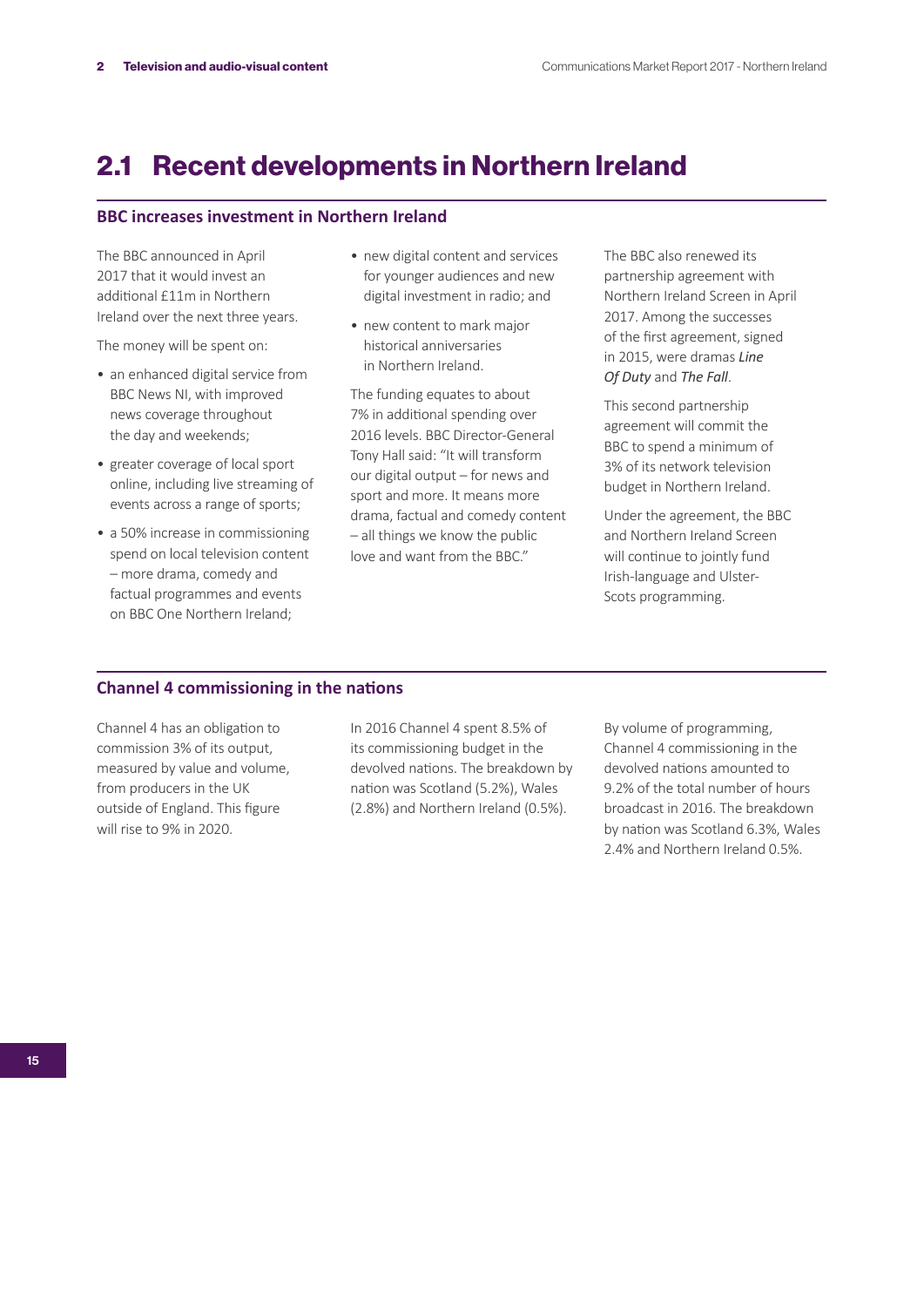# 2.2 Television platform take-up in Northern Ireland

**Half of all households in Northern Ireland have satellite television as their main TV platform; this continues to be higher than in the UK overall**

In 2017, satellite television was the most widelyused main television service in Northern Ireland.

Freeview was the next most popular service, while one in ten adults nominated Hybrid DTT and IPTV (such as BT TV, EE TV, etc).<sup>1</sup> Take-up is unchanged since 2016 for each service.

Take-up of satellite TV is higher in rural areas of Northern Ireland (60% vs. 49% in urban areas) and take-up of cable services is

higher in urban areas (10% vs. 1% rural), probably due to its lower availability in rural locations.

Compared to the UK overall, penetration of satellite TV is higher in Northern Ireland, although households in Northern Ireland are less likely than in the UK overall to have cable TV, or no TV at all.





**Source:** Ofcom Technology Tracker, Half 1 2017

**Base:** All adults aged 16+ (n = 3743 UK, 493 Northern Ireland, 2245 England, 510 Scotland, 495 Wales, 251 Northern Ireland urban, 242 Northern Ireland rural, 508 Northern Ireland 2012, 507 Northern Ireland 2013, 499 Northern Ireland 2014, 504 Northern Ireland 2015, 507 Northern Ireland 2016, 493 Northern Ireland 2017)

Significance testing: Arrows indicate any significant differences at the 95% confidence level between Northern Ireland and UK in 2017, between Northern Ireland urban and rural in 2017 and at the 99% confidence level between Northern Ireland 2016 and 2017 **QH1B:** Which of these do you consider is your main type of television?

**Note:** Remaining percentages are Don't know responses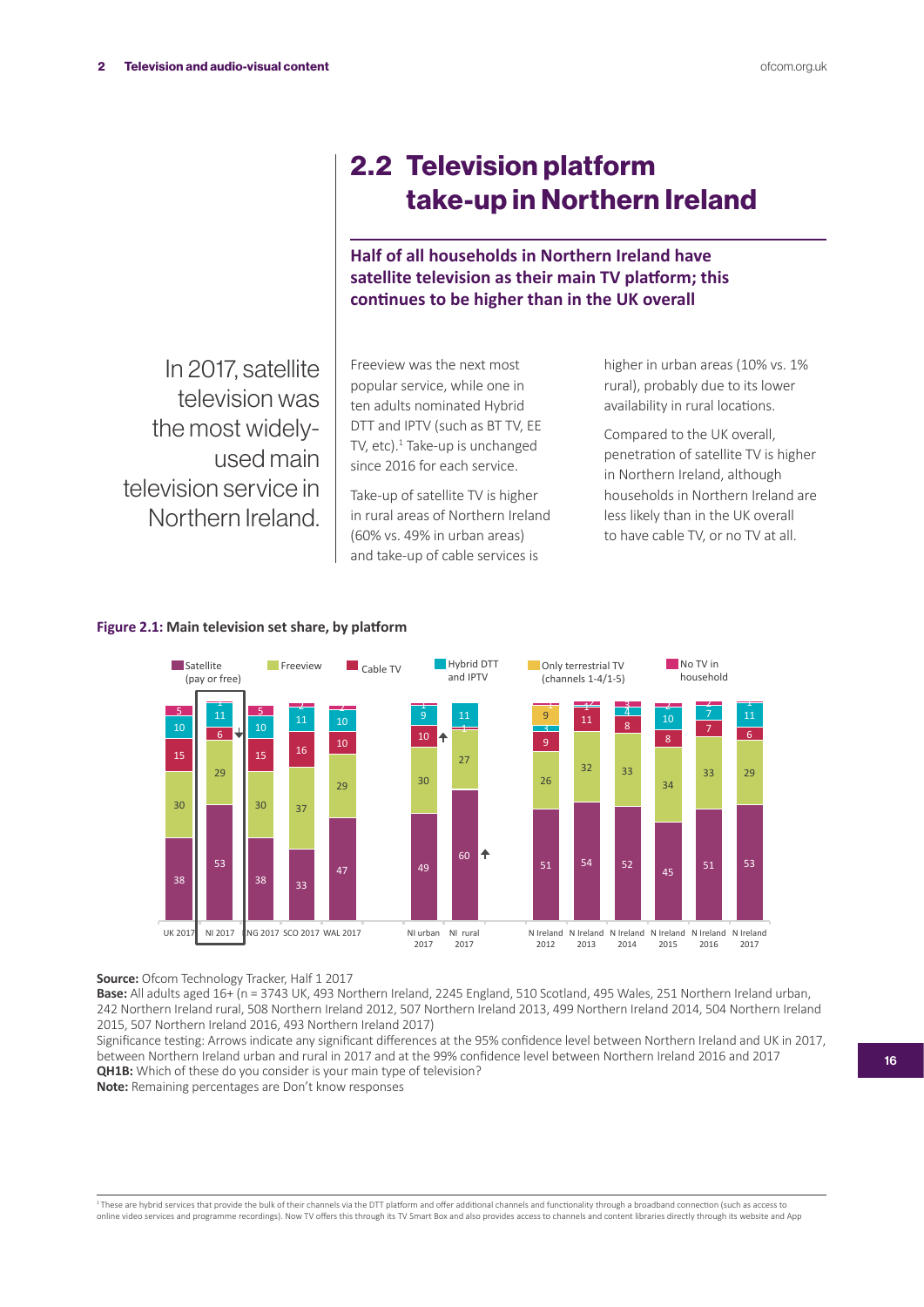# **Six in ten TV households in Northern Ireland have Pay TV, less than in 2016 and in line with the UK overall**

In 2017, more than six in ten (64%) households in Northern Ireland (with a television set) had Pay TV.<sup>1</sup>

This has fallen from 74% in 2016, with the decrease particularly evident in urban areas, where Pay-TV take-up has fallen from 76% in 2016 to 60% a year later.

Households in Northern Ireland are as likely as the UK overall to have Pay TV.

Take-up of Pay TV is significantly higher in rural than in urban areas of Northern Ireland.

### **Figure 2.2: Proportion of homes with free and pay television**



**Source:** Ofcom Technology Tracker, Half 1 2017

**Base:** All adults aged 16+ with a TV in household (n = 3564 UK, 483 Northern Ireland, 2109 England, 496 Scotland, 476 Wales, 246 Northern Ireland urban, 237 Northern Ireland rural, 508 Northern Ireland 2012, 492 Northern Ireland 2013, 488 Northern Ireland 2014, 462 Northern Ireland 2015, 496 Northern Ireland 2016, 483 Northern Ireland 2017) **QH1A:** Which, if any, of these types of television does your household use at the moment?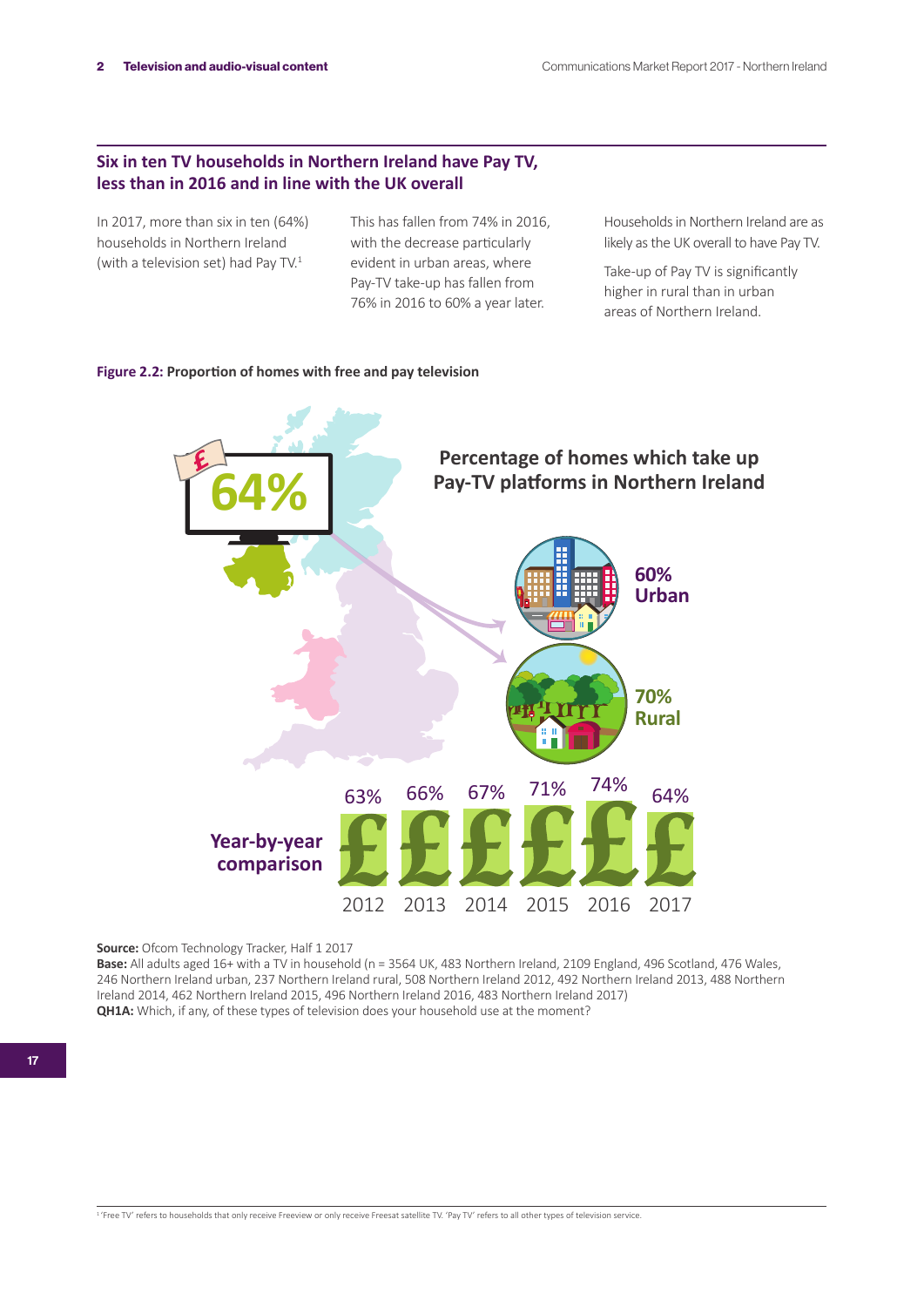# **Seven in ten TV households in Northern Ireland have an HDTV set, in line with the UK overall**

Among households in Northern Ireland with a TV set, 72% claimed to have either HDTV services or an HD-ready television set. Most (60%) of the TV-owning households in Northern Ireland said they receive HDTV services, with a further 9% claiming to have an HD-ready TV, but not receiving HD services.

Each of these incidences are in line with the UK overall. As HDTV channels are now available through all television platforms, including Freeview, it may be that many households are receiving HDTV services but are not aware of it.

In Northern Ireland, those in TV households in rural locations are more likely than those in urban locations to receive HD services, resulting in a higher overall incidence of having an HDTV set.



#### **Figure 2.3: Awareness of receiving HD television**

**Source:** Ofcom Technology Tracker, Half 1 2017

**Base:** All adults aged 16+ with a TV in the household (n = 3564 UK, 496 Scotland, 2109 England, 476 Wales, 483 Northern Ireland, 251 Scotland urban, 245 Scotland rural)

Significance testing: Arrows indicate any significant differences at the 95% confidence level between Northern Ireland and UK in 2017 and between Northern Ireland urban and rural in 2017

**QH53:** Is the main TV in your household an HDTV set or HD ready?/ QH54: Although you have an HDTV-ready set, to actually watch TV channels and programmes that are broadcast in high definition, you need an HD set-top box or a TV with built-in HDTV receiver. For the main TV set, does your household have an HDTV service?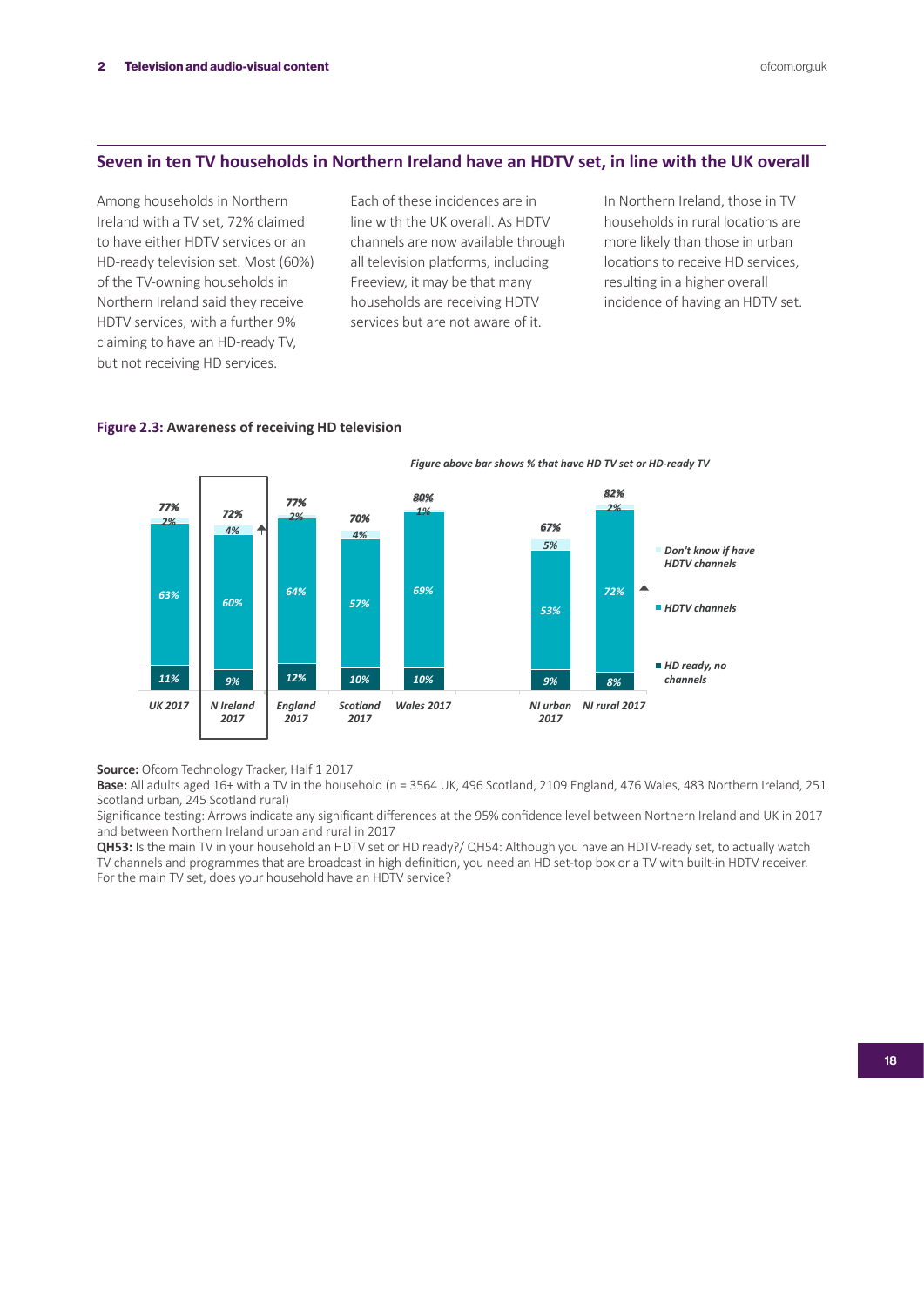# **One-third of TV households in Northern Ireland have a smart TV, lower than the UK average**

Among those in Northern Ireland with a TV set in the household, 33% claimed to have a smart TV (i.e a television set that can connect directly to the internet, for example to watch on-demand services such

as those available through the BBC iPlayer); lower than the UK average of 38% but almost double the 2016 measure for Northern Ireland (18%).

The increase in smart TV ownership since 2016 is evident in both urban

Northern Ireland (up 18 percentage points to 36%) and rural Northern Ireland (up 12 percentage points to 28% in 2017). The difference in ownership by location in 2017 was not statistically significant.



#### **Figure 2.4: Smart TV take-up**

**Source:** Ofcom Technology Tracker, Half 1 2017

Base: All adults aged 16+ with a TV in the household (n = 3564 UK, 483 Northern Ireland, 2109 England, 496 Scotland, 476 Wales, 246 Northern Ireland urban, 237 Northern Ireland rural)

Significance testing: Arrows indicate any significant differences at the 95% confidence level between Northern Ireland and UK in 2017 and between Northern Ireland urban and rural in 2017. Circles around the +/- figures above the chart indicate any significant difference at the 99% confidence level between 2016 and 2017 for Northern Ireland, urban and rural.

**QH62:** Are any of your TV sets 'smart TVs'? These are new types of TV that are connected to the internet and can stream video directly onto your television screen, without the need for a computer, set-top box or games console.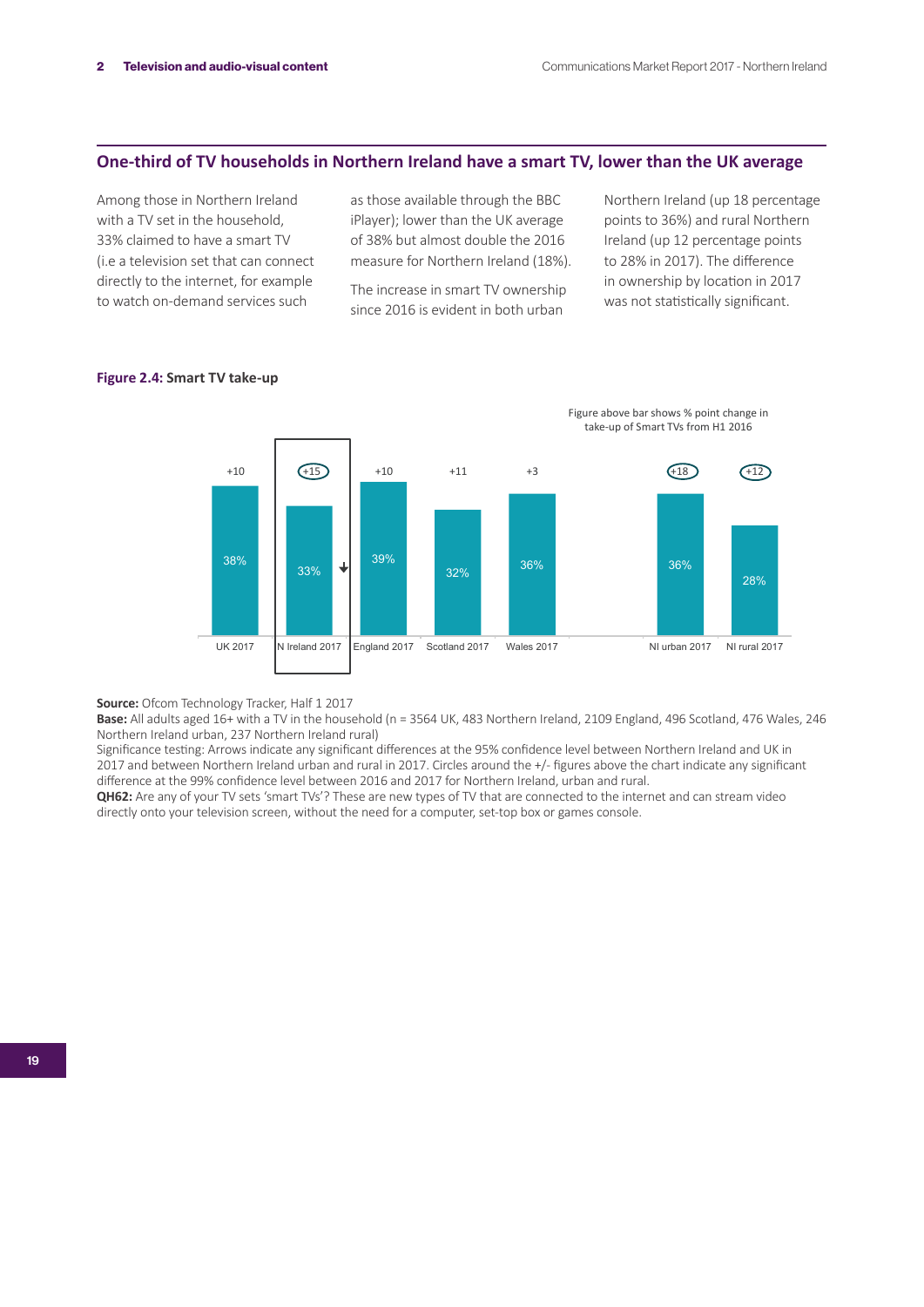# **Four in ten adults in Northern Ireland watch programmes or films on demand, mostly through catch-up services**

Four in ten adults in Northern Ireland<sup>1</sup> watch online TV programmes or films on any type of device (compared to 55% for the UK overall), and 27%<sup>2</sup> have done so in the past week.

Watching online through live or catch-up broadcast services (e.g. BBC iPlayer, ITV Hub) is the most popular method of on-demand

viewing in Northern Ireland; with a quarter (27%) of adults using catch-up services and most of these (16%) having used these services in the past week.

The next most-used on-demand service is watching through subscription services such as Netflix or Amazon Prime Video, or pay-per-view services such as iTunes or Google Play, used by 13% overall and in the past week by almost all of these (10%).

One in ten adults in Northern Ireland have watched live TV online, with a similar proportion (8%) having used other free professional TV programmes or video channels online, such as Jamie Oliver's FoodTube.

# **Figure 2.5: Watching TV programmes and films on the internet, on any device**



**Source:** Ofcom Technology Tracker, Half 1 2017

**Base:** All adults aged 16+ in Northern Ireland (n = 493)

**QH72:** Do you use any of the following types of services to view online TV programmes or films via any type of device (including a mobile phone, tablet or TV set)?/ **QH73:** And which of these types of services, if any, have you used in the past week?/ **QR1A/H:** Does your household have Sky+/ Sky Q?/ QR1B: Does your household have Virgin TiVo or V+?/ **QR1C/D/E:** Does your Freesat/ Freeview box of Freeview TV/ broadband TV service allow you to record and store TV programmes, and also pause and rewind live TV programmes?

2 This measure is the inverse of the 73% shown in Figure 2.5 for None of these 'Used in the last week'

<sup>&</sup>lt;sup>1</sup> This measure is the inverse of the 60% shown in Figure 2.5 for None of these 'Ever used'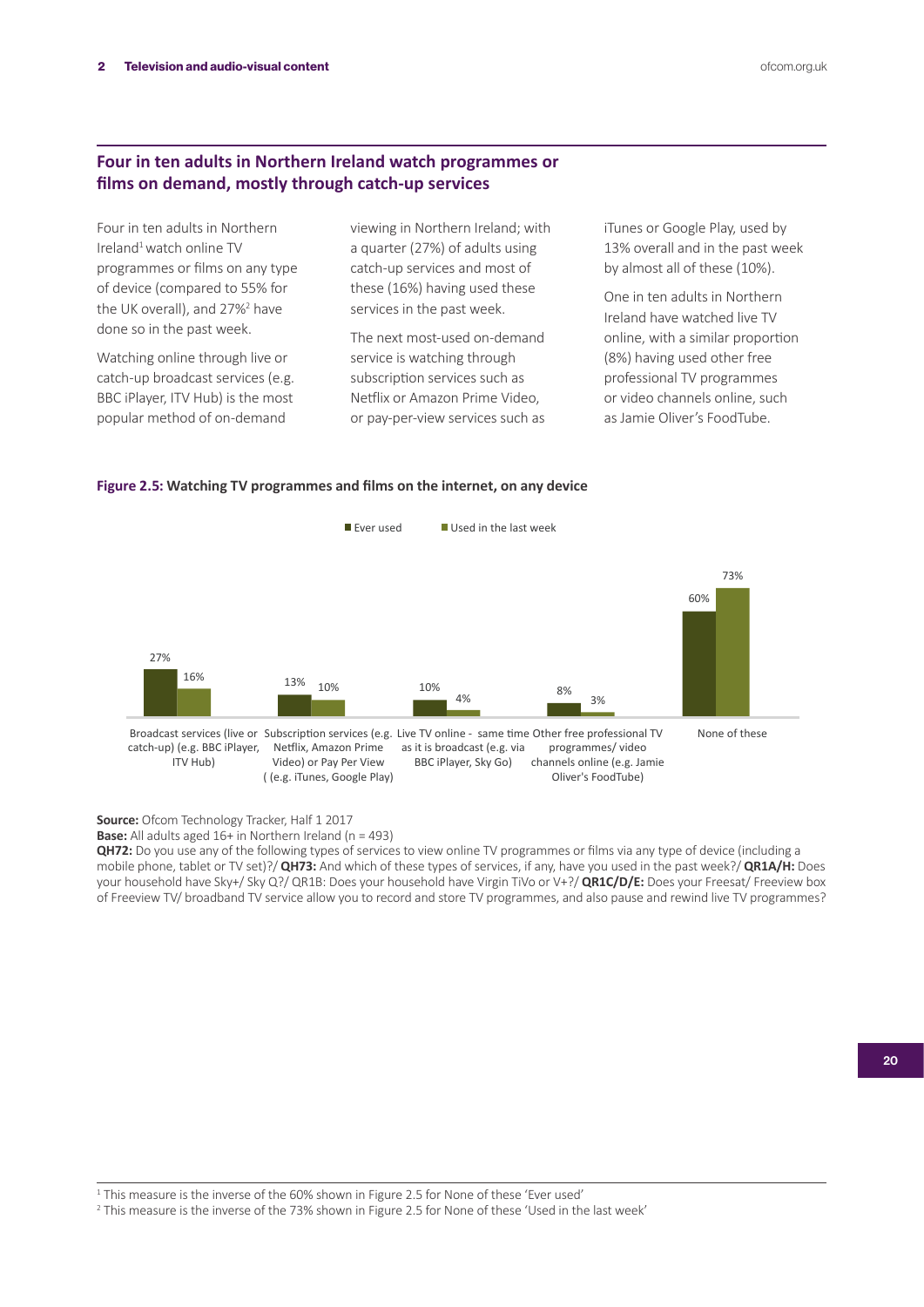# 2.3 Broadcast television content

### **Definitions**

### **Broadcast TV viewing**

BARB analysis is based on viewing of scheduled TV programmes such as those listed in TV listings

magazines or on electronic programme guides (EPGs) on TV sets in homes. This broadcast TV viewing includes programmes watched on the TV set at the time of broadcast, recordings

of these programmes such as through a DVR, or viewing of these programmes through catch-up player services, up to seven days after they were televised.

| <b>Channel group definitions</b> |                               |                              |                            |                            |  |  |  |  |  |
|----------------------------------|-------------------------------|------------------------------|----------------------------|----------------------------|--|--|--|--|--|
|                                  | <b>PSB portfolio channels</b> |                              |                            |                            |  |  |  |  |  |
| <b>Main five PSB channels</b>    | <b>BBC Portfolio</b>          | <b>ITV</b> portfolio         | <b>Channel 4 portfolio</b> | <b>Channel 5 portfolio</b> |  |  |  |  |  |
| <b>BBC</b> One                   | <b>BBC</b> Four               | ITV/STV/UTV/<br>ITV Wales +1 | Channel 4+1                | Channel 5+1                |  |  |  |  |  |
| <b>BBC Two</b>                   | <b>BBC News</b>               | ITV <sub>2</sub>             | E4                         | 5STAR                      |  |  |  |  |  |
| ITV/STV/UTV/ITV Wales            | <b>BBC</b> Parliament         | ITV <sub>3</sub>             | Film4                      | 5USA                       |  |  |  |  |  |
| Channel 4                        | <b>CBBC</b>                   | ITV4                         | More4                      | My5                        |  |  |  |  |  |
| Channel 5                        | CBeebies                      | <b>ITVBe</b>                 | 4Music                     | Spike                      |  |  |  |  |  |
|                                  | BBC red button<br>channels    | <b>ITV</b> Encore            | 4seven                     |                            |  |  |  |  |  |
|                                  |                               | <b>CITV</b>                  |                            |                            |  |  |  |  |  |

Channels include HD variants where applicable. PSB portfolio channels include +1 variants.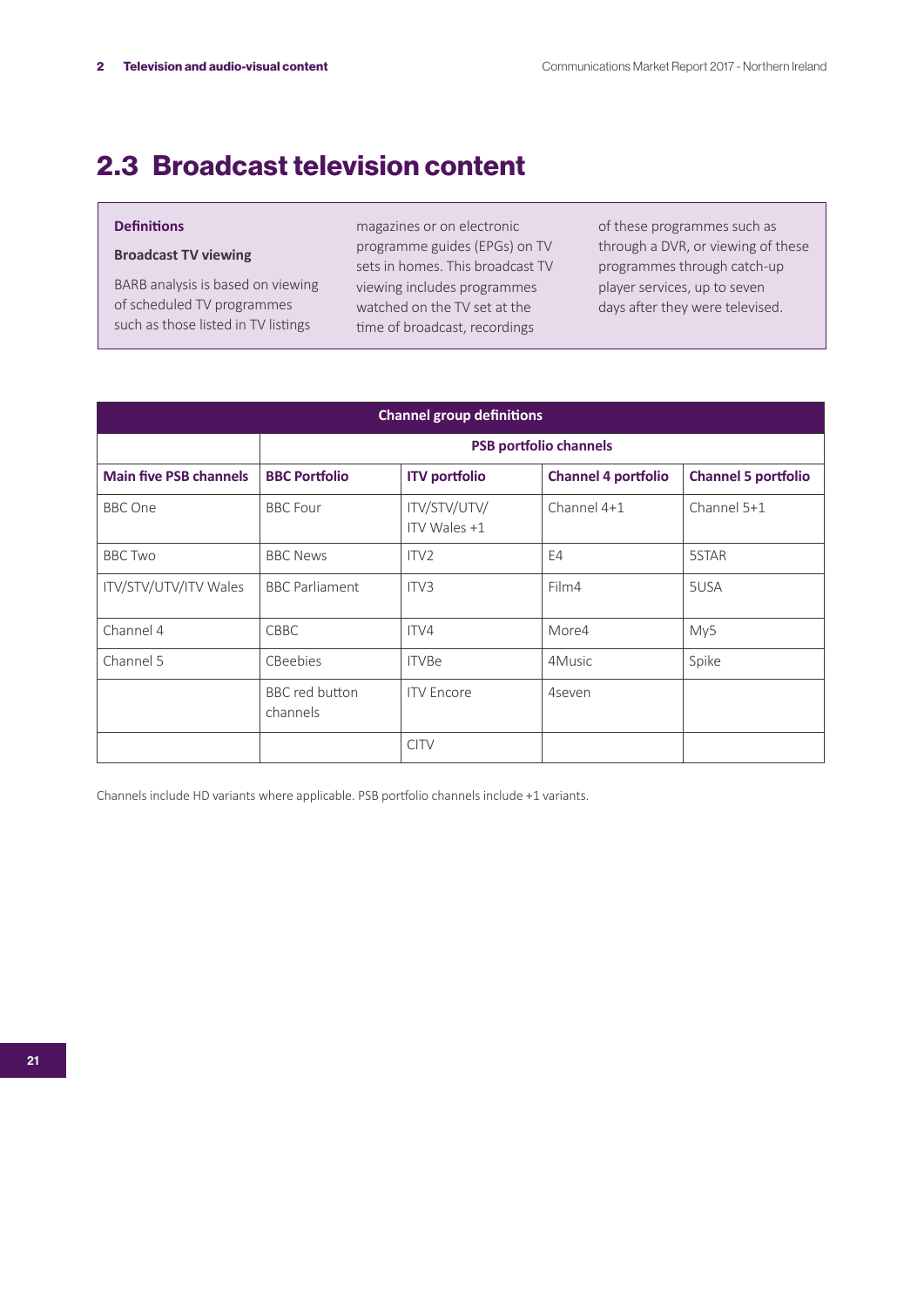# **On average, people in Northern Ireland spend 216 minutes per day watching television**

In 2016, people in Northern Ireland spent an average of 3 hours 36 minutes per day watching television, similar to people in England and the UK average, but less than people in Wales and Scotland.

In the longer term, daily viewing time has decreased in all nations and in the UK; the largest absolute (-36 minutes a day) and proportional (-14%) declines between 2011 and 2016 were in Northern Ireland.

The smallest falls over the same period were in England and Wales. Since 2015, viewing has fallen by 4% in Northern Ireland and Wales, compared to a 2% decrease in the other nations and the UK average.

### **Figure 2.6: Average minutes of television viewing per day, by nation: 2011-2016**



**Source:** BARB, individuals (4+).

\***Note:** Figures reflect the average across the English regions.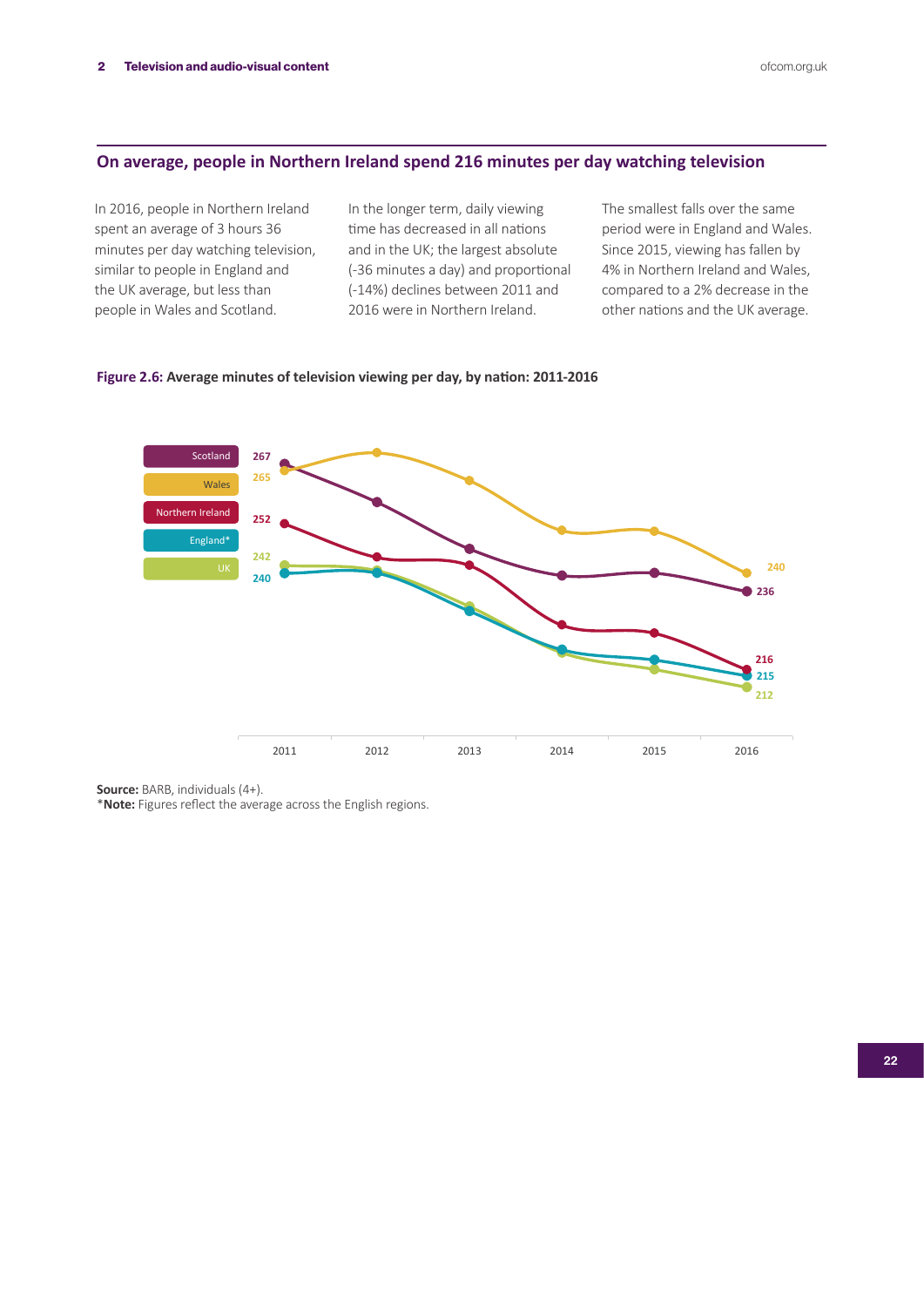# **The PSB's share of viewing is lowest in Northern Irelands**

In 2016, the main five PSB channels accounted for a combined 49.6% share of total TV viewing in Northern Ireland. Viewing of the main PSB channels is marginally lower than in the other UK nations and regions.

Northern Ireland was the only nation in which the share of the main five PSB channels was less than half of all viewing. BBC One and Two had lower shares in Northern Ireland than in any other UK nation or region.

However, UTV's viewing share was higher in Northern Ireland than the UK average for channel 3 and one of the highest across all nations and regions, with the exception of the Border region.

### **Figure 2.7: Share of the main five PSB channels, by UK nations and regions: 2016**



**Source:** BARB, Individuals (4+). HD channel variants are included but not +1s. Note: Chart shows figures rounded to one decimal place. Numbers may not appear to sum up to total share of main five PSBs due to rounding.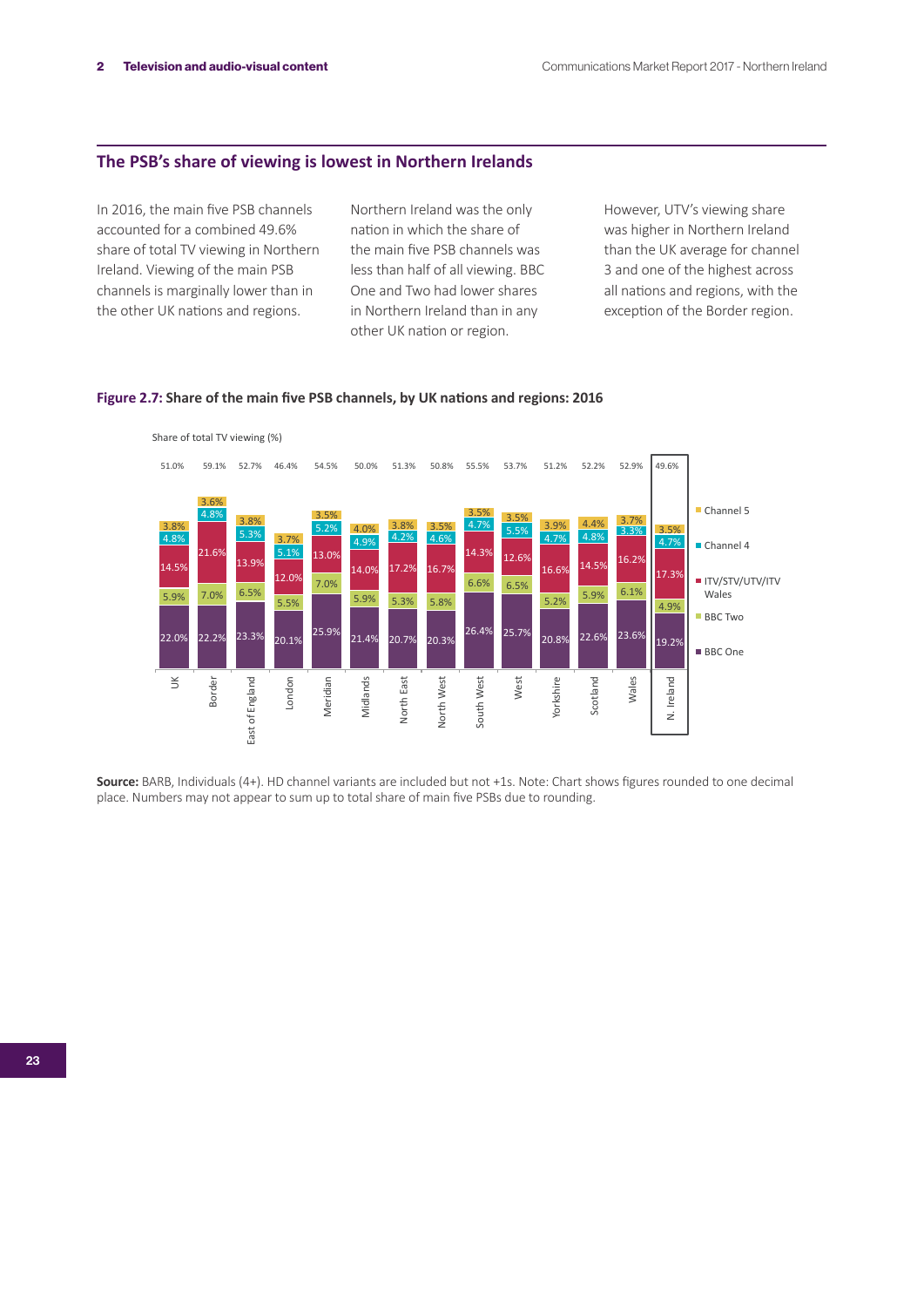# **The combined share of the main five PSB channels has fallen in the past five years**

Between 2011 and 2016 there was a 3 percentage point (pp) fall in the combined audience share of the main five PSB channels in Northern Ireland. This decline was higher than in Scotland and in the UK as a whole. Of the devolved nations, Wales was the only country in which the combined share of the main five PSBs went up, and Border the only region where this happened.



# **Figure 2.8: Combined share of the main five PSB channels: 2011 and 2016**

**Source:** BARB, individuals (4+). HD channel variants are included but not +1s.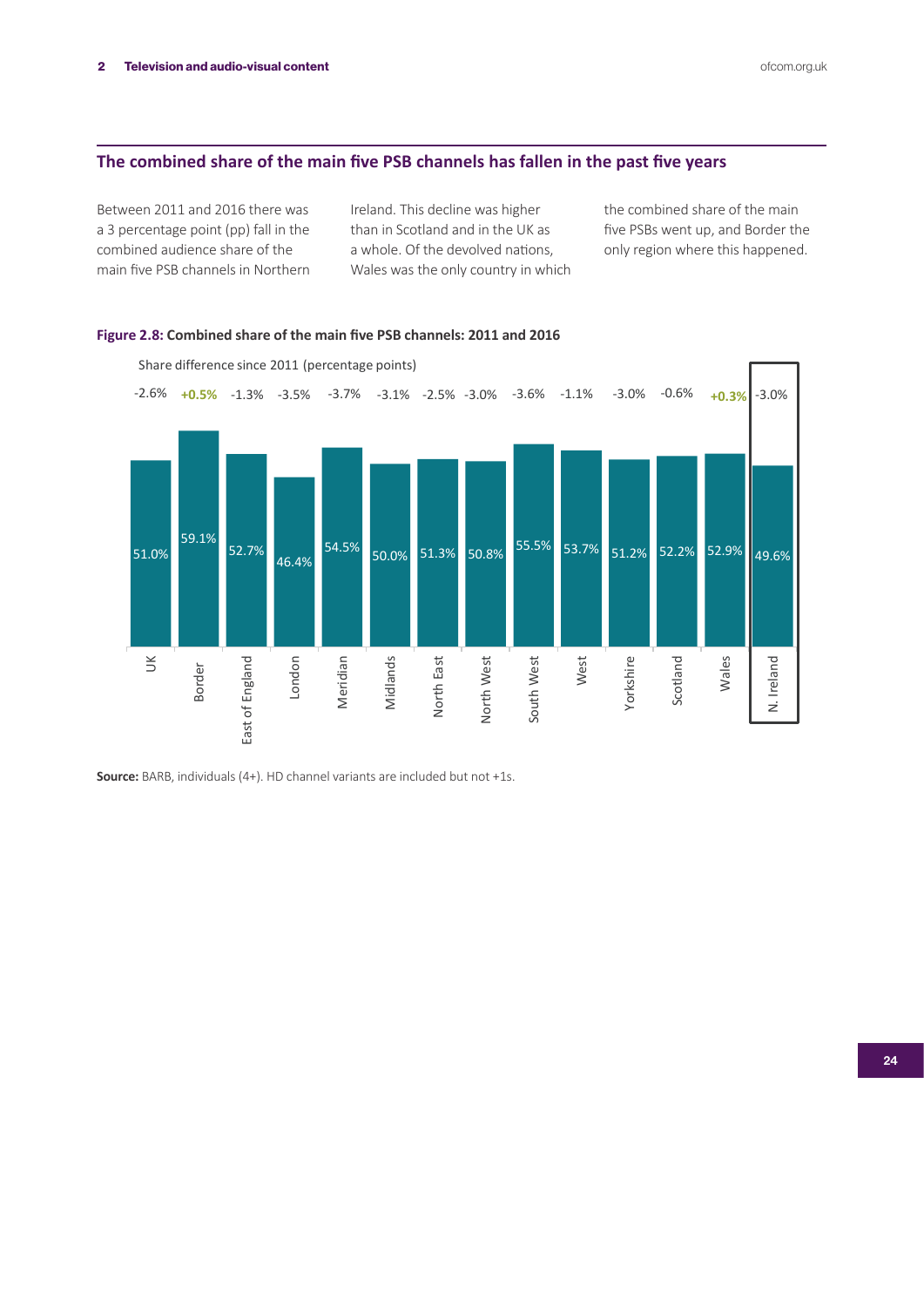# **The PSB portfolio channels have increased their share of viewing in Northern Ireland since 2011**

While the main five PSB channels' share of viewing decreased, the PSB portfolio channels increased their share of viewing in Northern Ireland by 1.4pp between 2011 and 2016. This resulted in the overall net share of the main PSBs and their portfolios of channels falling

by 1.6pp. This fall was greater in Northern Ireland than in Wales, but smaller than the overall decline in Scotland and the UK as a whole.

**Figure 2.9: Net change in the audience share of the main five PSB channels and their portfolios of channels: 2011 and 2016**



**Source:** BARB, individuals 4+. **Note:** Numbers may not add to 100% due to rounding.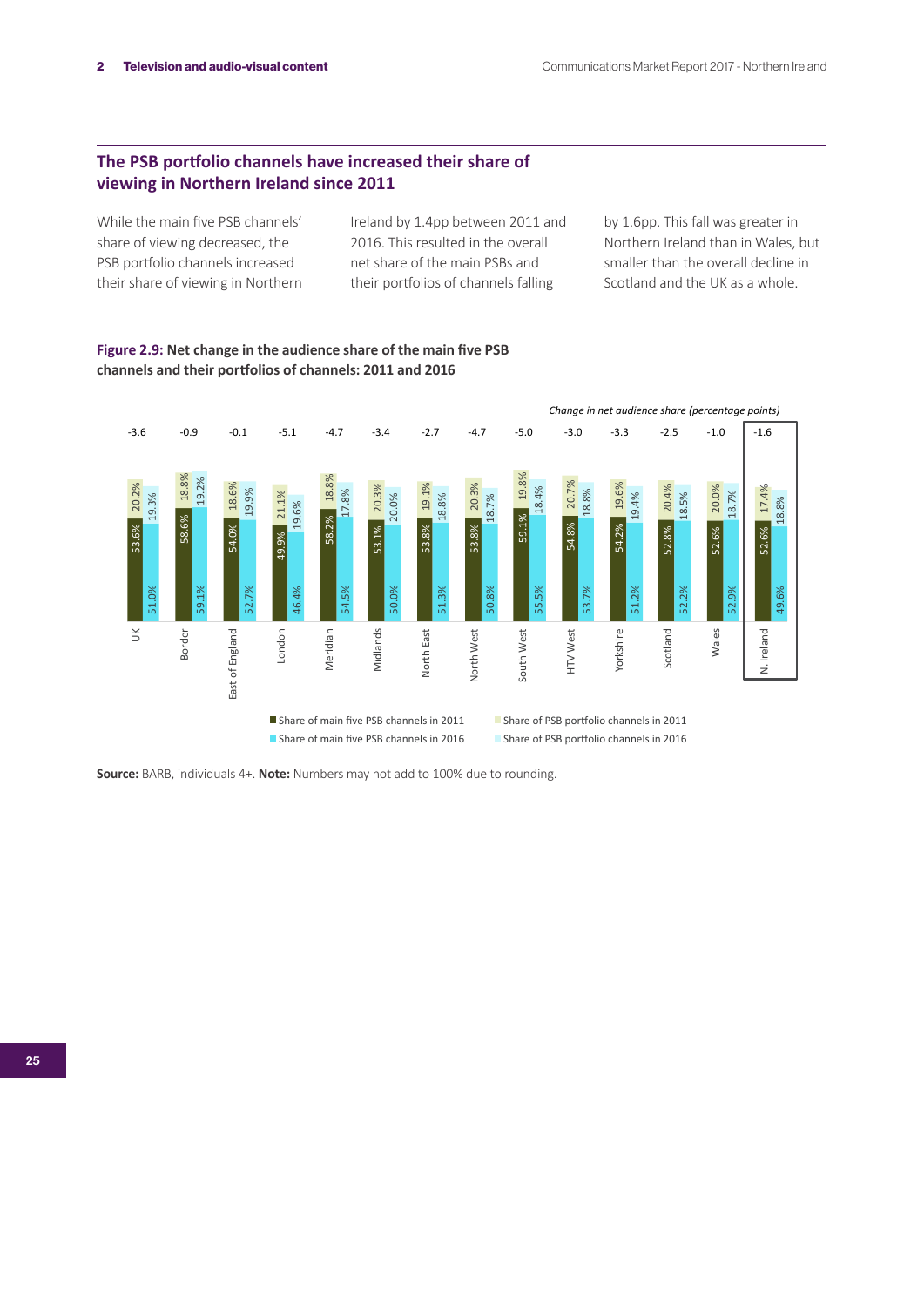# **The Secret attracted the largest audience in Northern Ireland in 2016**

The penultimate episode of The Secret, UTV's four-part crime drama series, was the most-watched episode of the series and the most popular programme in Northern Ireland overall in 2016. It drew an average audience of 490,000 viewers, representing 28.9% of the population of Northern Ireland and

a 58.4% share of total TV viewing in the slot in which it was shown.

In a UEFA European championships year, six of the top 20 programmes were televised matches, with the Wales vs. Northern Ireland match the second-mostwatched programme in 2016.

Entertainment programmes were also popular, as were soaps Coronation Street and Emmerdale. The BBC One Northern Ireland programme A Nolan Show Investigation ranked 20th, the only current affairs programme in the top 20 list of programmes.

## **Figure 2.10: Top 20 programmes in Northern Ireland: 2016**

| Programme                            | Channel        | Date       | Average 000s | TVR % | Share % |
|--------------------------------------|----------------|------------|--------------|-------|---------|
| The Secret                           | <b>ITV</b>     | 29/04/2016 | 490          | 28.9  | 58.4    |
| Euro 2016: WAL v NIR                 | <b>BBC</b> One | 25/06/2016 | 447          | 26.3  | 76.4    |
| Euro 2016: NIR v GER                 | <b>BBC</b> One | 21/06/2016 | 427          | 25.1  | 69.9    |
| I'm A Celebrity- Get Me Out Of Here! | ITV (SD+HD)    | 13/11/2016 | 404          |       | 49.3    |
| Euro 2016: POL v NIR                 | <b>BBC</b> One | 12/06/2016 | 399          | 23.5  | 64      |
| Euro 2016: Post Match                | <b>BBC</b> One | 25/06/2016 | 391          | 23    | 67      |
| Britain's Got Talent                 | <b>ITV</b>     | 16/04/2016 | 370          | 21.8  | 54.2    |
| Coronation Street                    | <b>ITV</b>     | 08/02/2016 | 355          | 20.8  | 44.6    |
| Emmerdale                            | <b>ITV</b>     | 08/02/2016 | 353          | 20.7  | 46.4    |
| The Great British Bake Off           | <b>BBC</b> One | 26/10/2016 | 339          | 19.9  | 45.8    |
| Planet Earth II                      | <b>BBC</b> One | 27/11/2016 | 328          | 19.3  | 39.5    |
| Strictly Come Dancing: The Final     | <b>BBC</b> One | 17/12/2016 | 324          | 19.1  | 48.2    |
| New Year's Eve Fireworks             | <b>BBC</b> One | 31/12/2016 | 324          |       | 53.2    |
| The X Factor                         | <b>ITV</b>     | 03/09/2016 | 323          | 19    | 49      |
| Mrs Brown's Boys Live                | <b>BBC</b> One | 23/07/2016 | 322          | 19    | 50.9    |
| Mrs Brown's Boys Christmas Special   | <b>BBC</b> One | 25/12/2016 | 317          | 18.7  | 45      |
| Euro 2016: POR v FRA                 | <b>BBC</b> One | 10/07/2016 | 310          | 18.3  | 44.1    |
| Mrs Brown's Boys                     | <b>BBC</b> One | 01/01/2016 | 307          | 18    | 45      |
| Euro 2016: GER v ITA                 | <b>BBC</b> One | 02/07/2016 | 303          | 17.8  | 51.3    |
| A Nolan Show Investigation           | <b>BBC</b> One | 15/12/2016 | 302          | 17.8  | 57.8    |

**Source:** BARB, individuals 4+, based on the single best performing episode of a programme title ranked on average audience 000s. Filtered on programmes with a minimum duration of 10 minutes. **Note:** Reporting of programmes against UTV HD was available from October 2016 in BARB. UTV programmes therefore include the SD variant only, as well as the combined SD+HD. BBC One includes HD.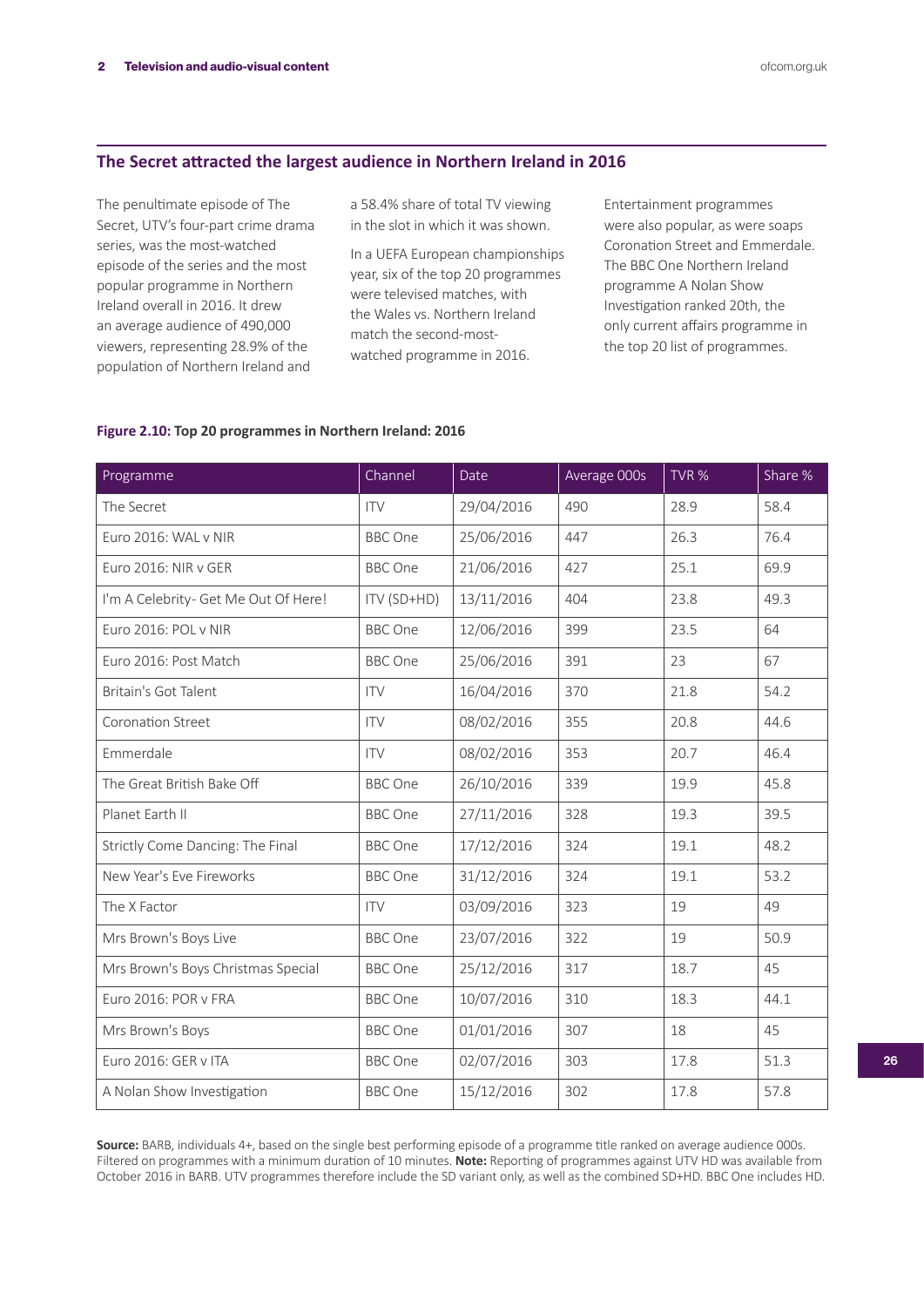### **Regional news and HD channels**

### **Channel 3/ITV**

ITV does not currently broadcast HD variants of its regional news programmes for all of its regions. This means that for some areas, an out-of-region HD version of regional news is shown on the ITV HD channel. London, Meridian, Wales, Central, Granada, STV\* and UTV\*\* currently offer the

HD service across all platforms, while Anglia, Yorkshire and Tyne Tees offer it on some platforms only.^ In the remaining areas, the regional news shown on the HD channel is not the regional news for that region (e.g in Border, the Granada news feed is shown). The chart below includes all viewing to any early evening news programming, even if it is not the relevant one to the area.

#### **BBC One**

There are BBC One HD channels for Scotland, Wales and Northern Ireland which show regional news in HD. At the moment, BBC One HD in the English regions cannot show local news (a message prompts viewers to turn over to BBC One during the regional news slot). The chart below reflects viewing of the early evening news on BBC One HD where available.

\*The Glasgow regional news is shown.

\*\* UTV started reporting programme logs to the HD channel from mid-October 2016 and therefore the HD element is only included from this date. ^On 31 March 2016 ITV launched these regions in HD on Sky and Freesat (Freeview and Virgin Media pending)

# **UTV's early evening news bulletin attracts a greater share in Northern Ireland than the UK average for the same slot**

UTV's early-evening news bulletin, UTV Live, attracted a 47.2% average share in Northern Ireland between 6pm and 6.30pm, more than double channel 3's UK average for early-evening news bulletins in the same slot.

This was markedly higher than in all other UK nations and regions, apart from Border, which achieved a broadly similar viewing share. BBC One's counterpart bulletin in Northern Ireland, BBC Newsline, attracted a lower average share

(29.5%) between 6.30pm and 7pm. This is in line with the BBC early evening news bulletin across the UK as a whole.

### **Figure 2.11: BBC One and ITV/ STV/ UTV/ ITV Wales early evening news bulletin shares: 2016**



**Source:** BARB, individuals (4+). HD viewing included where applicable (see methodology box above). Note: Early evening ('local') news bulletin figures based on 'regional news' genre programmes, start time 17:55-18:35, 10mins+ duration, weekdays. UK figures based on share to respective early evening news bulletin time slots. BBC One's early evening news bulletin is transmitted between 18:30 – 19:00 and ITV/STV/UTV/ITV Wales' is transmitted between 18:00 – 18:30.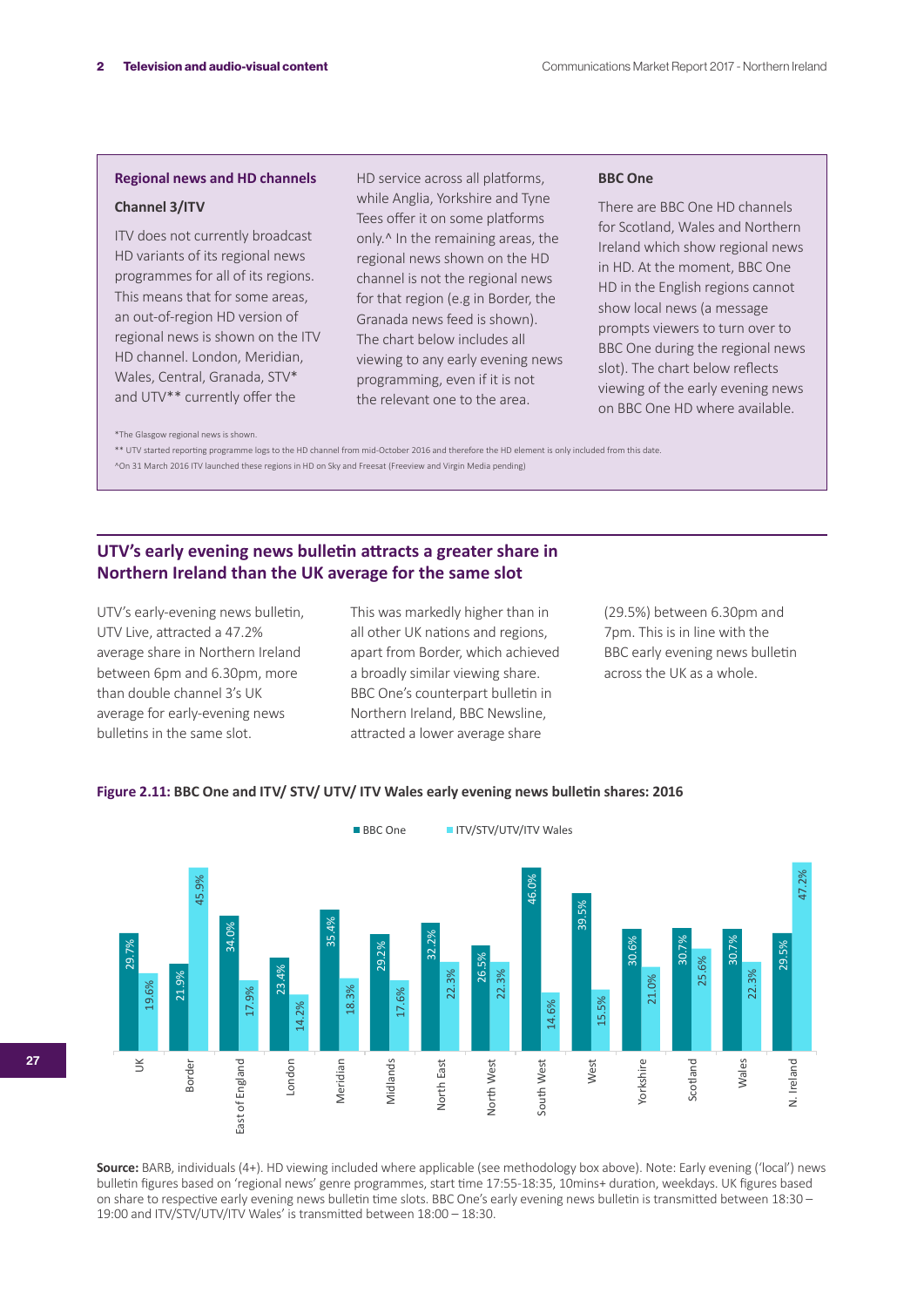### **TV is the main source of news for more than seven in ten adults in Northern Ireland**

In Northern Ireland in 2016, 72% of adults aged 16 and over said that TV was their main source of UK and world news; this was the highest proportion across all

nations and notably higher than the UK average figure (56%).

Seven per cent cited websites or apps as their main source of news, $1$  lower than the UK average (20%), as was the proportion in Northern Ireland who cited print newspapers as their main source (1% vs. 8% UK).

### **Figure 2.12: Respondents' main media source for UK and world news, by nation: 2016**



**Source:** Ofcom Media Tracker 2016

**Base:** All (2,069); England (1,591); Scotland (179); Wales (144); Northern Ireland (155). Prompted, single code.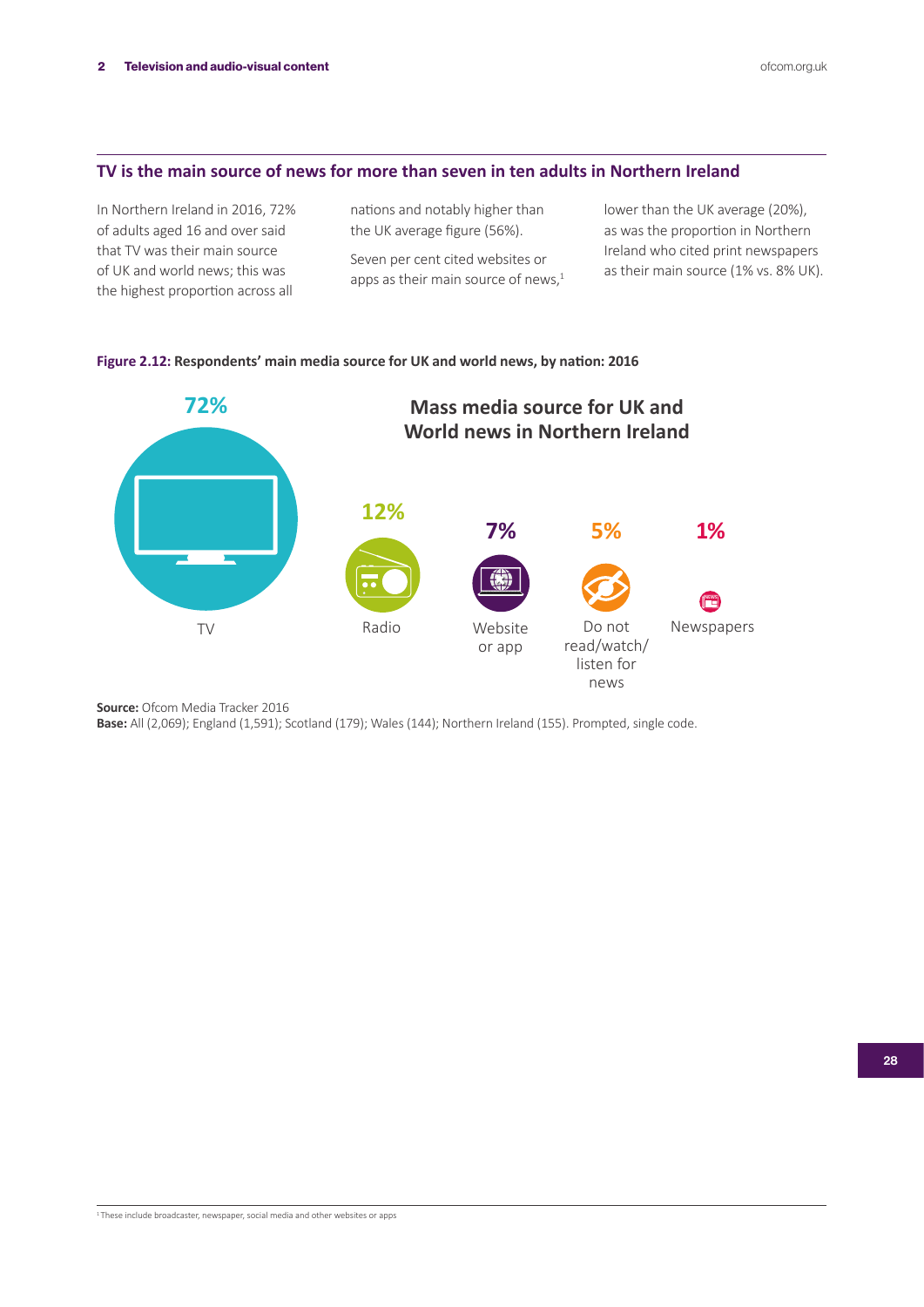# 2.4 Viewing of Republic of Ireland channels

# **The two RTÉ channels remain the most-watched Republic of Ireland-originated TV channels in Northern Ireland**

Before digital switchover in October 2012, RTÉ One, RTÉ2, TG4 (Irish language channel), and TV3 were available to around half of the Northern Ireland population via overspill from TV transmitters in the Republic of Ireland (RoI). Following digital switchover, RTÉ One, RTÉ2 and TG4 became available on

free-to-view to the majority of the population; the channels are broadcast from three transmitters in Northern Ireland – Brougher Mountain, Black Mountain and Carnmoney Hill. In addition, the RTÉ services and TG4 are available on Sky and Virgin Media. TV3 is still available only via overspill.

Around one in three respondents in Northern Ireland with a TV in their household claimed to watch RTÉ One (29%) or RTÉ2 (28%) on at least a monthly basis in H1 2017<sup>1</sup>. This compares to around one in five respondents who claimed to watch TV3 and TG4 on at least a monthly basis (19% and 18% respectively).



### **Figure 2.13: Claimed viewing of RoI-originated TV channels in Northern Ireland**

**Source:** Ofcom Technology Tracker, Half 1 2017

**Base:** All adults aged 16+ in Northern Ireland with a TV in household (n = 483)

**QH65:** How frequently, if at all, do you watch each of these channels?

Significance testing: Arrows and circles indicate any significant differences at the 95% confidence level between RTÉ channels and TV3/TG4.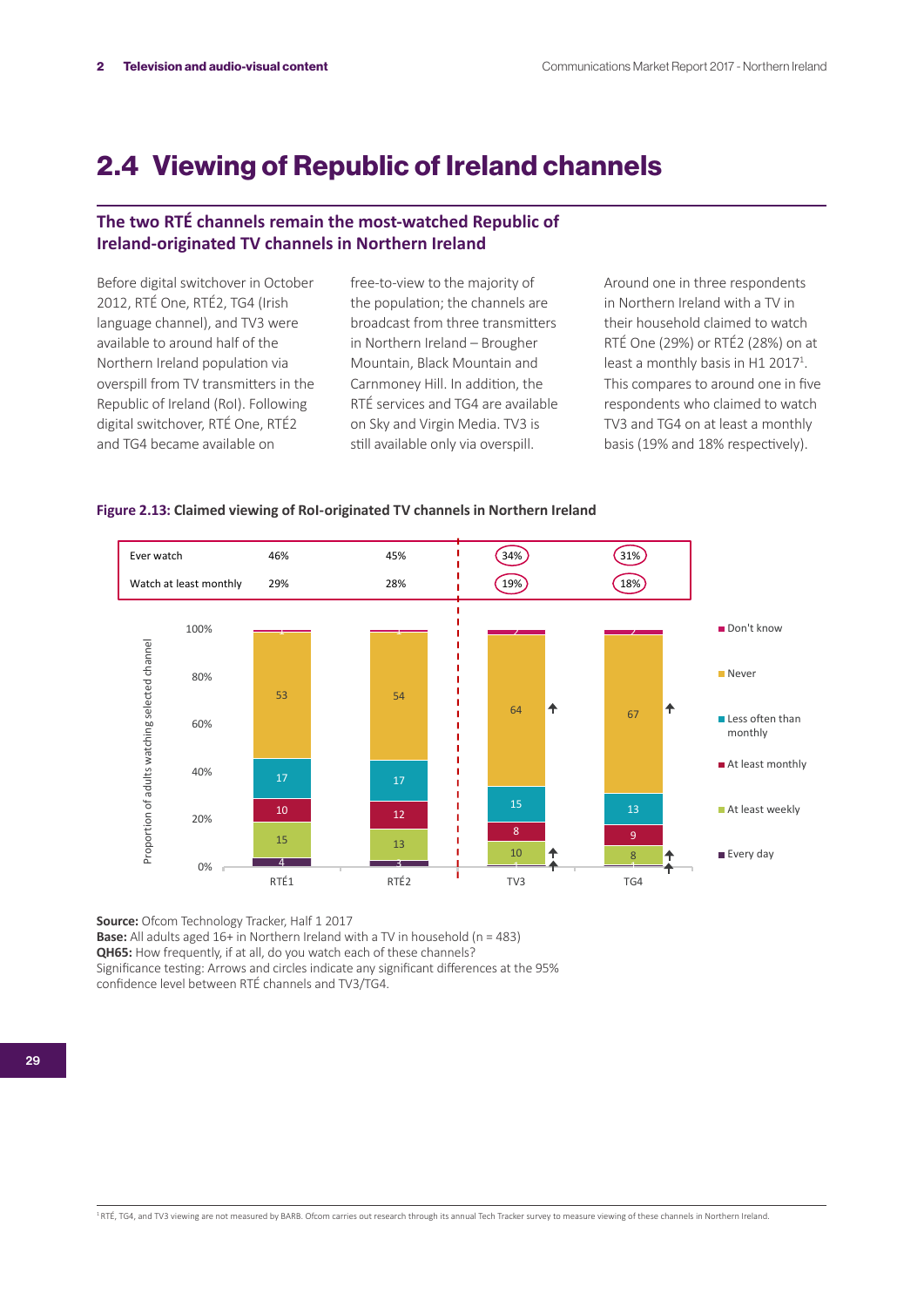# 2.5 TV programming for viewers in Northern Ireland

The following section outlines spend and hours of programming for viewers in Wales, Scotland, Northern Ireland and the English regions, provided by the BBC and the holders of the Channel 3 licences across the UK – ITV, STV and UTV (which was purchased by ITV in February 2016) . The figures exclude Gaelic and Welsh-language programming but include some spend on Irish-language programming by the BBC. For information on Irish-language programming by the Irish Language Broadcast Fund (ILBF) see section 1.5.

Historical financial figures have been adjusted for inflation using the CPI, which was particularly high in the period from 2007 to 2013. Due to the commercially sensitive nature of the data, BBC and UTV spend figures have been combined.

### **Definitions**

#### **First-run originations**

Programmes commissioned by, or for, a licensed public service channel with a view to their first showing on television in the United Kingdom in the reference year.

#### **First-run acquisitions**

A ready-made programme bought by a broadcaster from another rights holder and broadcast for the first time in the UK during the reference year.

### **Repeats**

All programmes not meeting one of the two definitions above.

### **Spend on output**

Includes all costs incurred by the broadcaster associated with making or acquiring programmes. These include both direct and indirect production costs for in-house productions and licensing costs for commissioned and acquired programmes, and excludes costs related to marketing and distribution.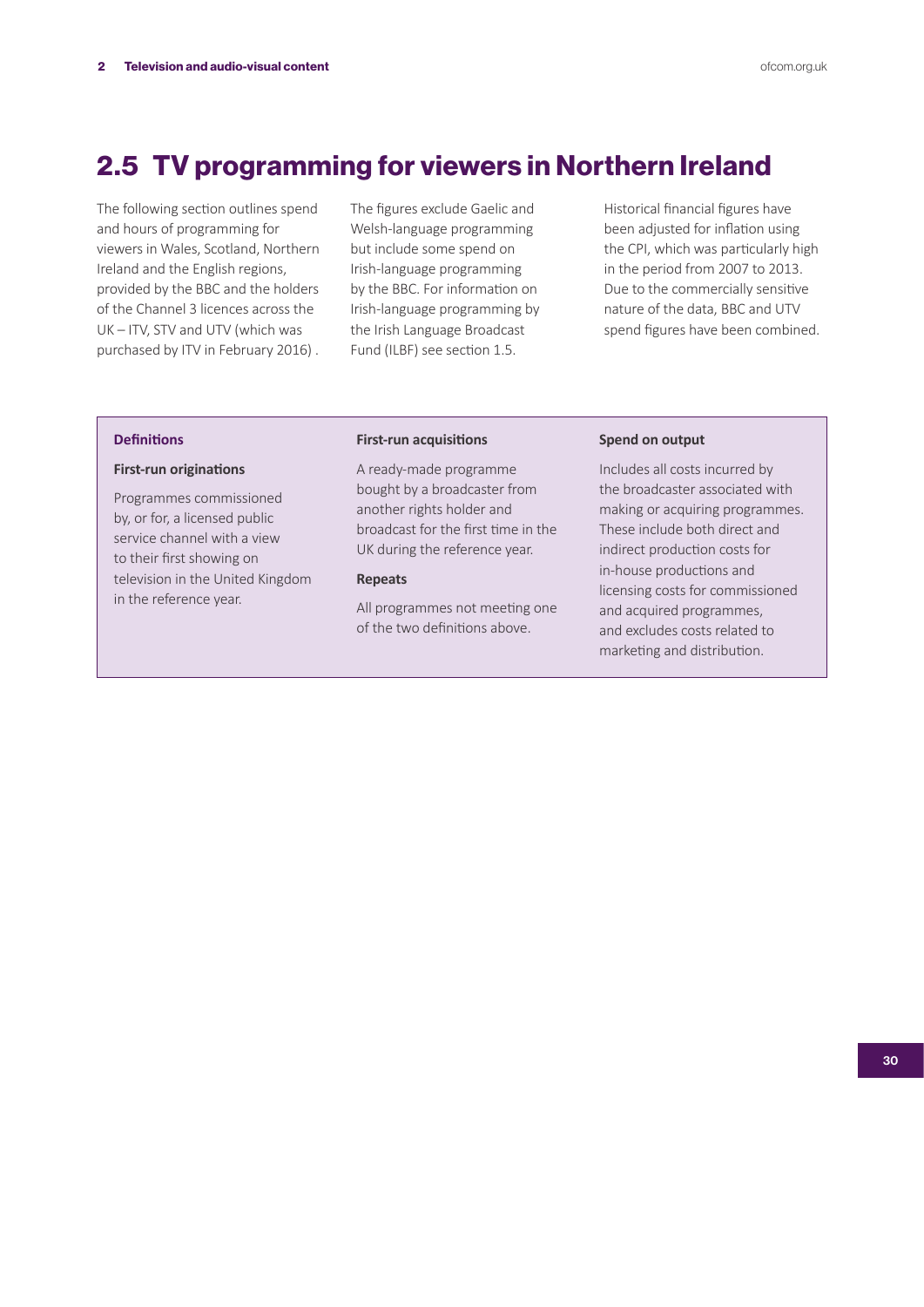# **BBC and UTV real terms spend on first-run originated content for viewers in Northern Ireland increased in 2016**

In 2016, £276m was spent by the BBC and ITV/ STV/ UTV on producing first-run originated programmes specifically for viewers in Wales, Scotland, Northern Ireland and the English regions, up by £4m in real terms year on year.<sup>7</sup> However, since 2011, spend on first-run originated nations' and regions' output by the BBC and ITV/STV/UTV has fallen in real terms by £12m.

In real terms, the year-on-year spend by the BBC and UTV on first-run originated programming for viewers in Northern Ireland increased by 13.4% to £31m in 2016. The increase in spending could be explained in part by ITV's takeover of UTV in 2016. Prior to the takeover, UTV did not charge staff costs to their news programmes, allocating direct costs only. From 2016, ITV have allocated relevant staff costs to UTV news programming, consistent with their approach across the rest of the ITV network. Using estimated 2015 figures readjusted for this difference in accounting, the year-on-year change in spending on first-run originated output in Northern Ireland stands at 5.8% in real terms.

This was the largest increase across any UK nation. In contrast to the overall trend across the UK nations, the compound annual growth rate (CAGR) shows that spending in Northern Ireland by the BBC and channel 3 licensees increased between 2011 and 2016, at an average of 3.1% each year.



### **Figure 2.14: Spend on first-run originated nations' and regions' output by the BBC/ ITV/ STV/ UTV**

**Source:** Broadcasters. All figures are adjusted for inflation (2016 prices).

**Note:** Spend data for first-run originations only. BBC includes BBC One and BBC Two channels. Excludes spend on BBC Alba and S4C output but includes some spend on Irish-language programming by the BBC. Since 2014, spend on content by ITV Border specifically for viewers in Scotland has been assigned to Scotland, with the rest of ITV Border spend attributed to England. These figures do not include spend on network content.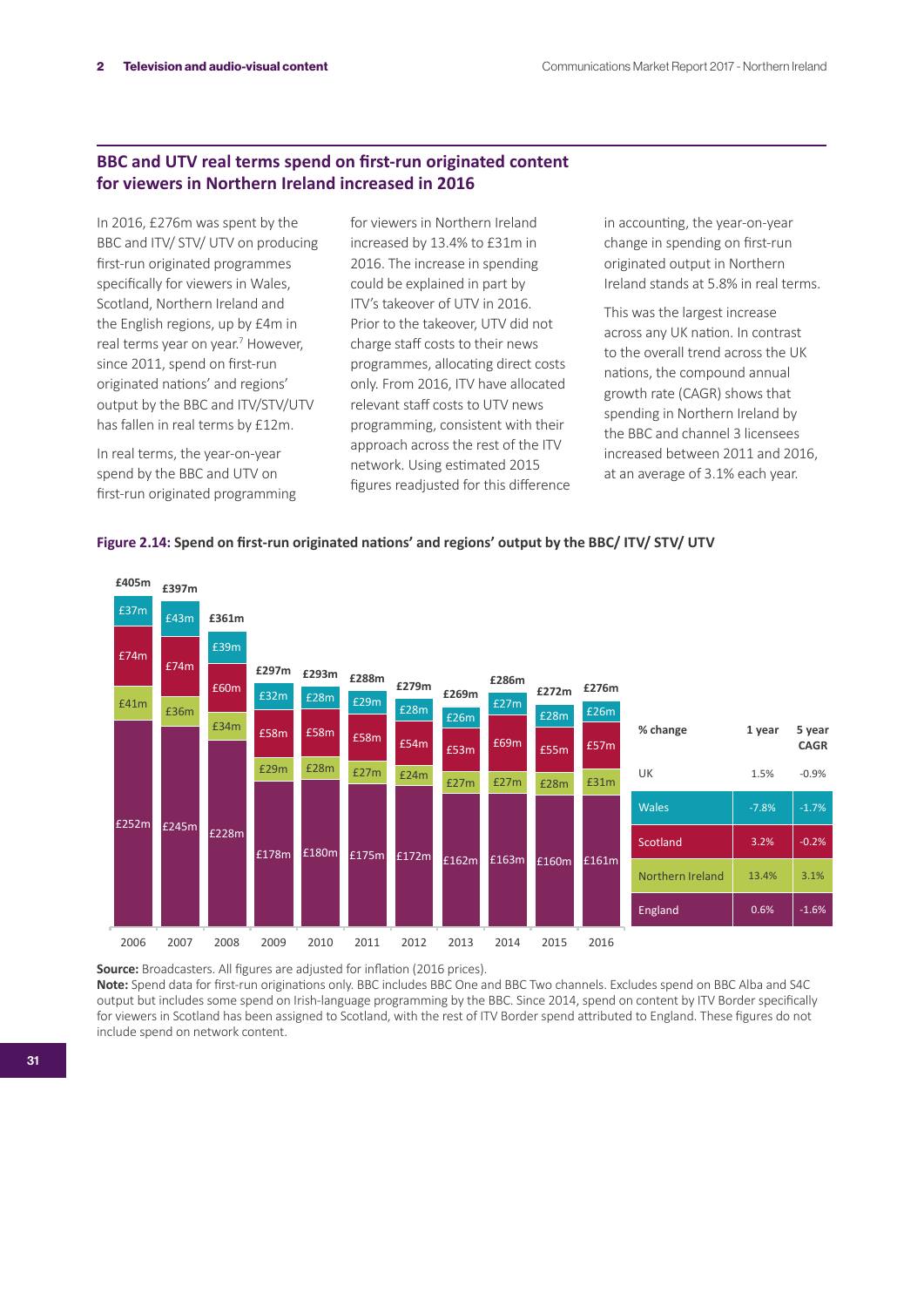# **The BBC and UTV spent £31m on programming for viewers in Northern Ireland in 2016**

Including acquisitions and repeats, the BBC and UTV spent £31m on programming for viewers in Northern Ireland in 2016. Spend by the BBC and UTV on news

and other non-news/non-current affairs programming for viewers in Northern Ireland was at broadly the same levels with both accounting for just over 40% (£13m) of total

spend. Current affairs accounted for the lowest proportion of total spend in 2016, at around 18% (£6m).



#### **Figure 2.15: Total spend by the BBC/ ITV/ STV/ UTV on nations'/ regions' output: 2016**

### **Source:** Broadcasters.

**Note:** BBC includes BBC One and BBC Two channels. Excludes spend on BBC Alba and S4C output but includes some spend on Irishlanguage programming by the BBC. These figures do not include spend on network content. Scotland figures include programming for viewers of ITV Border in Scotland: 76 hours of current affairs in 2016.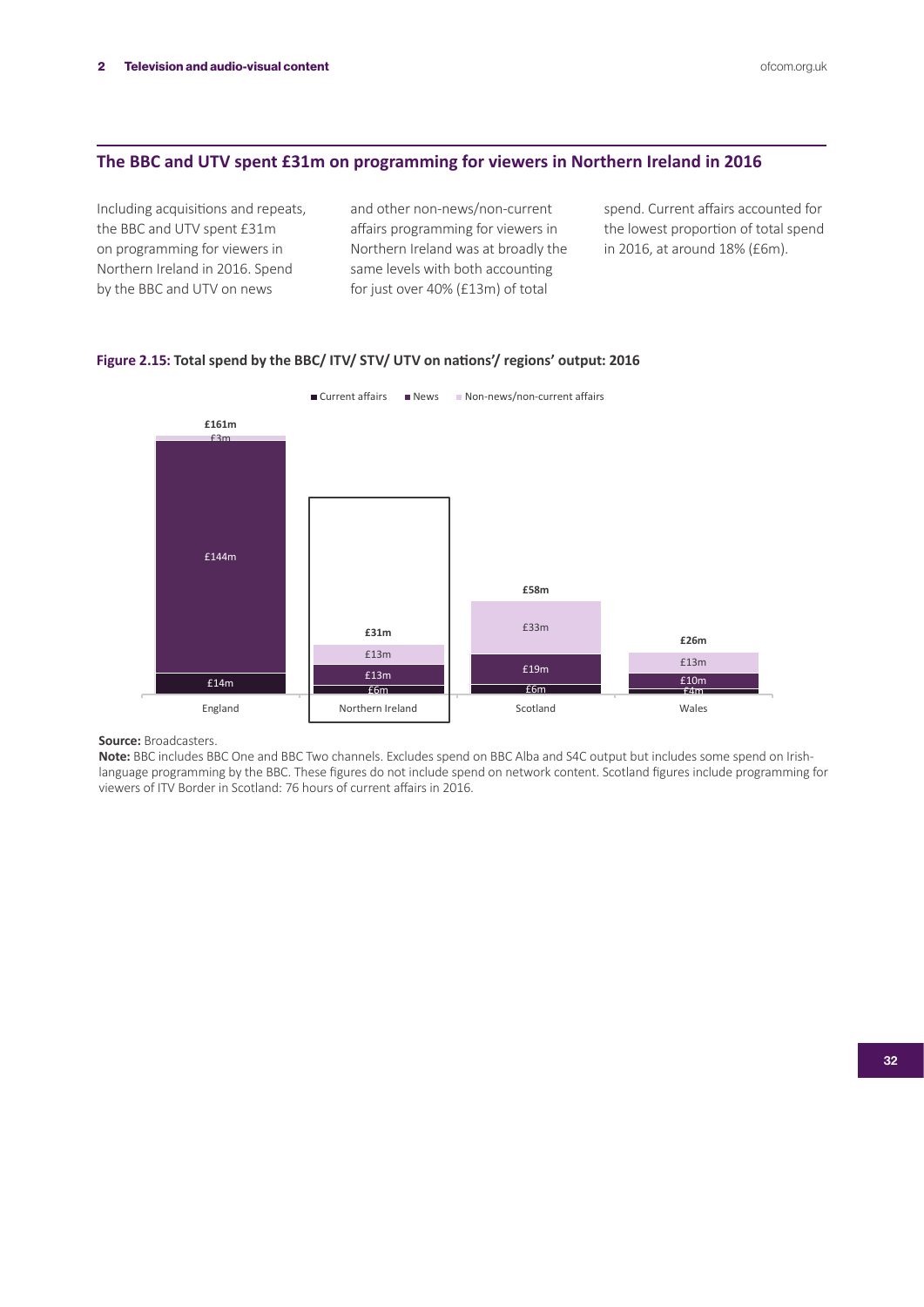# **Content spend has increased year on year for viewers in Northern ireland**

Including acquisitions and repeats, spend by BBC and UTV on nations' and regions' output for viewers in Northern Ireland increased by 13% in real terms between 2015 and 2016, representing a compound annual growth rate (CAGR) of 3% each year since 2011. This is in contrast to the UK wide trend, where year-on-year increases were much smaller, and there was an average decrease of 1% each year between 2011 and 2016.

In particular, spend on current affairs and news in Northern Ireland has risen. Again, the increase in spending could be explained in part by ITV's takeover of UTV in 2016, as outlined above. Using estimated 2015 figures adjusted for differences between ITV and UTV accounting methods, the year-on year-change in news spending decreases from 16% to 6% in real terms.

Spend on non-news/ non-current affairs programming for people in Northern Ireland by the BBC and UTV has also increased since 2015, by 7% in real terms. However, it has fallen by an average of 2% each year, in real terms, over the five years to 2016.

| Figure 2.16: Change in total spend on nations' and regions' output, by genre and nation: 2011-2016 |  |
|----------------------------------------------------------------------------------------------------|--|
|----------------------------------------------------------------------------------------------------|--|

|                                  | <b>UK</b> |                    | <b>England</b> |                    | N. Ireland      |                    | <b>Scotland</b> |                    | <b>Wales</b> |                    |
|----------------------------------|-----------|--------------------|----------------|--------------------|-----------------|--------------------|-----------------|--------------------|--------------|--------------------|
|                                  | 1yr       | 5yr<br><b>CAGR</b> | 1yr            | 5yr<br><b>CAGR</b> | 1 <sub>yr</sub> | 5yr<br><b>CAGR</b> | 1yr             | 5yr<br><b>CAGR</b> | 1yr          | 5yr<br><b>CAGR</b> |
| Current affairs                  | 9%        | 2%                 | 20%            | $-2%$              | 22%             | 19%                | $-16%$          | 2%                 | 11%          | 5%                 |
| <b>News</b>                      | 1%        | $-1\%$             | $-2\%$         | $-2\%$             | 16%             | 5%                 | 9%              | 3%                 | 2%           | $-2%$              |
| Non-news/non-<br>current affairs | 1%        | $-2\%$             | 36%            | 3%                 | 7%              | $-2%$              | 5%              | $-2%$              | $-18%$       | $-3%$              |
| Total spend in 2016              |           | £277m              |                | £161m              |                 | £31m               |                 | £58m               |              | £26m               |

|                 | <b>UK</b> |                    | <b>England</b> |                    | N. Ireland |                    | <b>Scotland</b> |                    | <b>Wales</b> |                    |
|-----------------|-----------|--------------------|----------------|--------------------|------------|--------------------|-----------------|--------------------|--------------|--------------------|
|                 | 1yr       | 5yr<br><b>CAGR</b> | 1yr            | 5yr<br><b>CAGR</b> | 1yr        | 5yr<br><b>CAGR</b> | 1yr             | 5yr<br><b>CAGR</b> | 1yr          | 5yr<br><b>CAGR</b> |
| Change in spend | 2%        | $-1%$              | 1%             | $-2%$              | 13%        | 3%                 | 4%              | $-1%$              | $-8%$        | $-2%$              |

**Source:** Broadcasters. All figures are adjusted for inflation (2016 prices).

**Note:** BBC includes BBC One and BBC Two channels. Excludes spend on BBC Alba and S4C output but includes some spend on Irish-language programming by the BBC. These figures do not include spend on network content. Spend on programming for the ITV Border region is divided between England and Scotland from 2014 onwards and attributed to England only before 2014.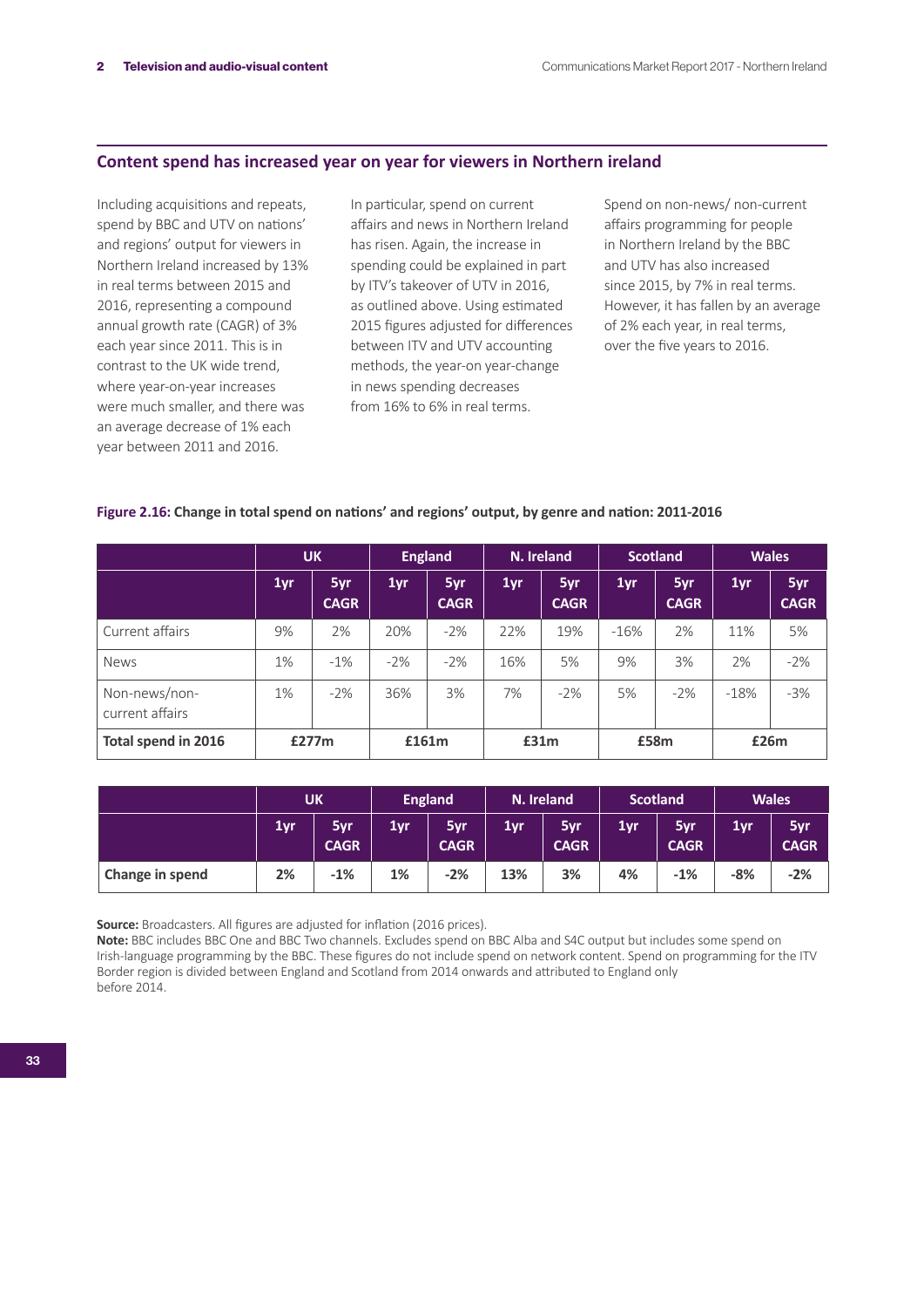# **The number of first-run originated hours for viewers in Northern Ireland is also up on 2015**

The number of first-run originated hours produced for viewers in Northern Ireland rose by 6% (58 hours) from 2015 to 2016. The largest increase was in BBC current affairs programming, with 40 more hours broadcast in 2016

than in 2015, although there were decreases in some genres; hours fell for UTV non-news/ non-current affairs (4 hours less than 2015), UTV current affairs (4 hours fewer) and BBC news (37 hours fewer).

The distribution of programmes across genres and broadcasters in Northern Ireland remains broadly the same as in 2015. News accounts for the largest number of hours in any one genre (62% of all hours).



### **Figure 2.17: Hours of first-run originated nations'/ regions' output, by genre and broadcaster: 2016**

**Source:** Broadcasters.

**Note:** Hours data for first-run originations only. BBC includes BBC One and BBC Two channels. Excludes hours for BBC Alba and S4C output but includes some hours of Irish-language programming by the BBC. These figures do not include hours of network content. Scotland figures include programming for viewers of ITV Border in Scotland, which was 76 hours of current affairs in 2016.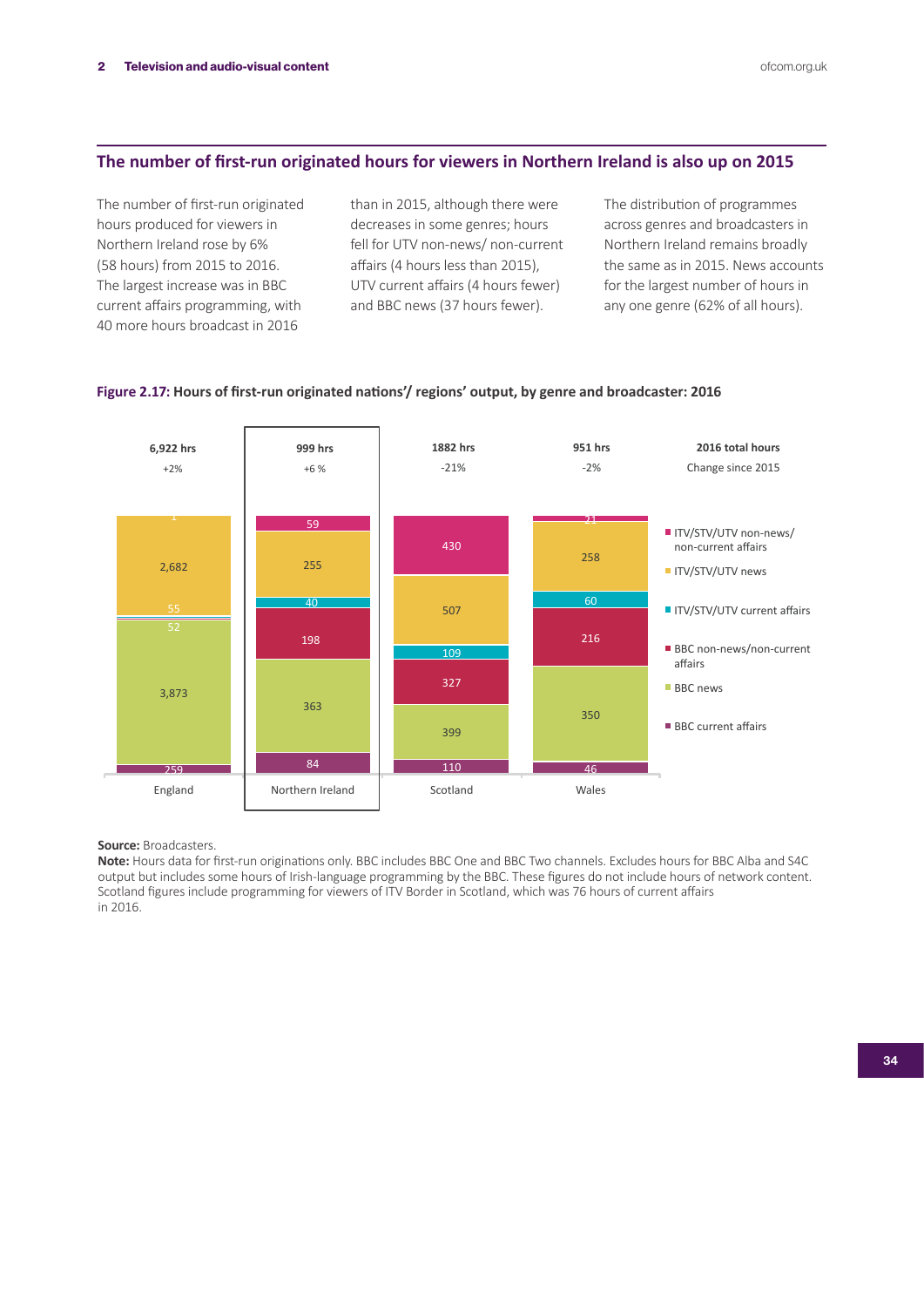# **The cost per hour of first-run programming for viewers in Northern Ireland has risen since 2011**

At £31,000, the cost per hour of first-run originated nations' and regions' output in Northern Ireland in 2016 was higher than the UK average (£26,000) and any other UK nation.

In real terms, over the five-year period, cost per hour has increased in Northern Ireland, rising by an average of 1.6% each year, in contrast to the UK average of 0.7%. However, this could be related to the inclusion of staffing costs in news spend since ITV look over UTV's licence in 2016.



### **Figure 2.18: Cost per hour of first-run nations and regions output, by nation: 2011-2016**

**Source:** Broadcasters. All figures are adjusted for inflation (2016 prices).

**Note:** BBC includes BBC One and BBC Two channels. Excludes spend on BBC Alba and S4C output but includes some spend on Irishlanguage programming by the BBC. These figures do not include spend on network content. Scotland figures include programming for viewers of ITV Border in Scotland: 76 hours of current affairs in 2016.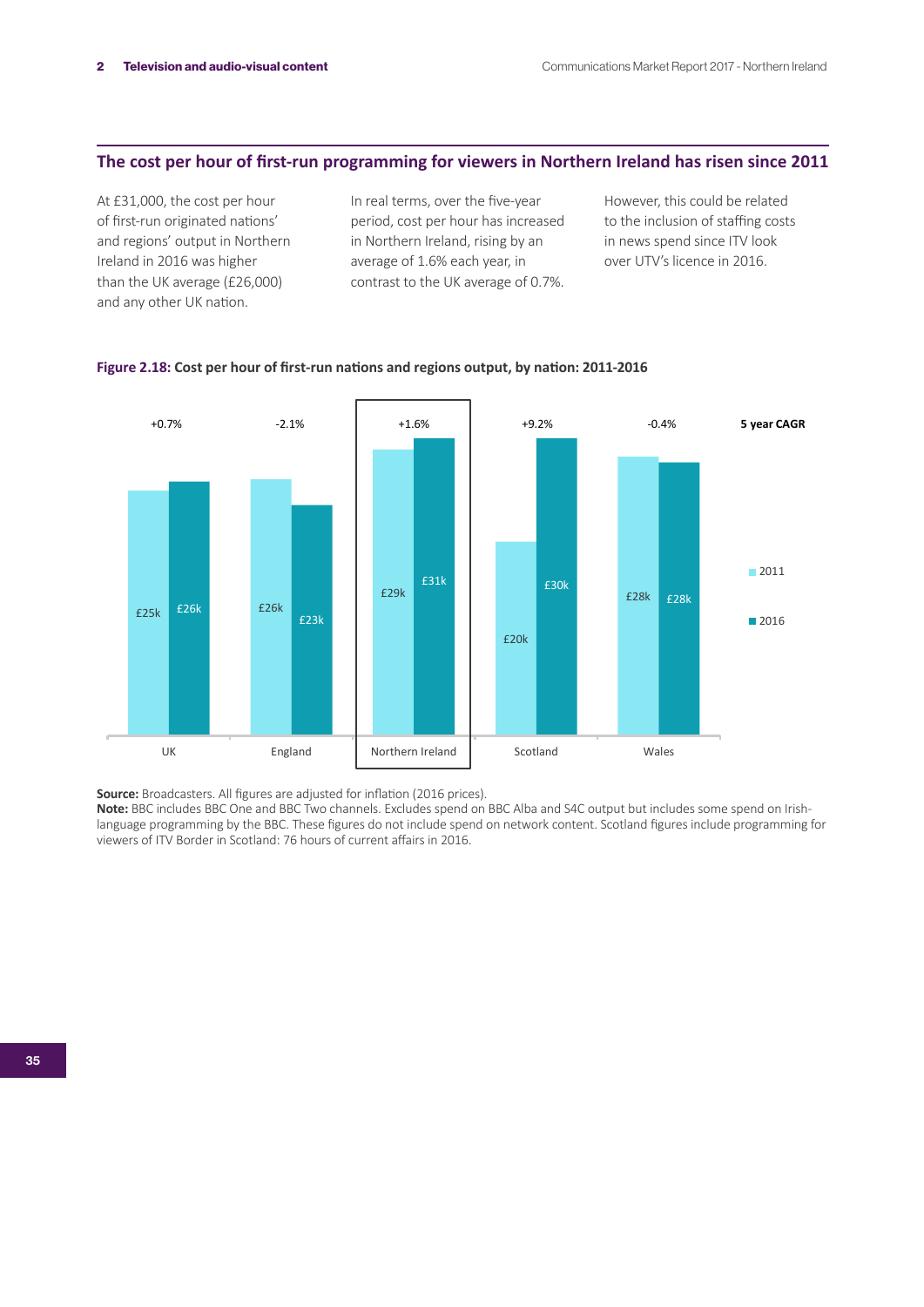# 2.6 Other programming in Northern Ireland

# **The Irish Language Broadcast Fund**

The Irish Language Broadcast Fund (ILBF) was launched in 2005.

Funding comes from the UK Government's Department of Culture, Media & Sport through the British Film Institute to Northern Ireland Screen, which manages the fund.

The first period of funding ran from 2005 to 2009. It was renewed in 2009, running until 2011 and again in 2013 for the period to 2015, with a further extension to 2016. The Fund is currently in a four-year period of funding from 2016 to 2020.

The ILBF supports a minimum of 55 hours of Irish language content every year, the majority of which is broadcast on TG4 and BBC NI.



### **Figure 2.19: ILBF content funding recipients, by broadcaster / platform: 2016/2017**

**Source:** Northern Ireland Screen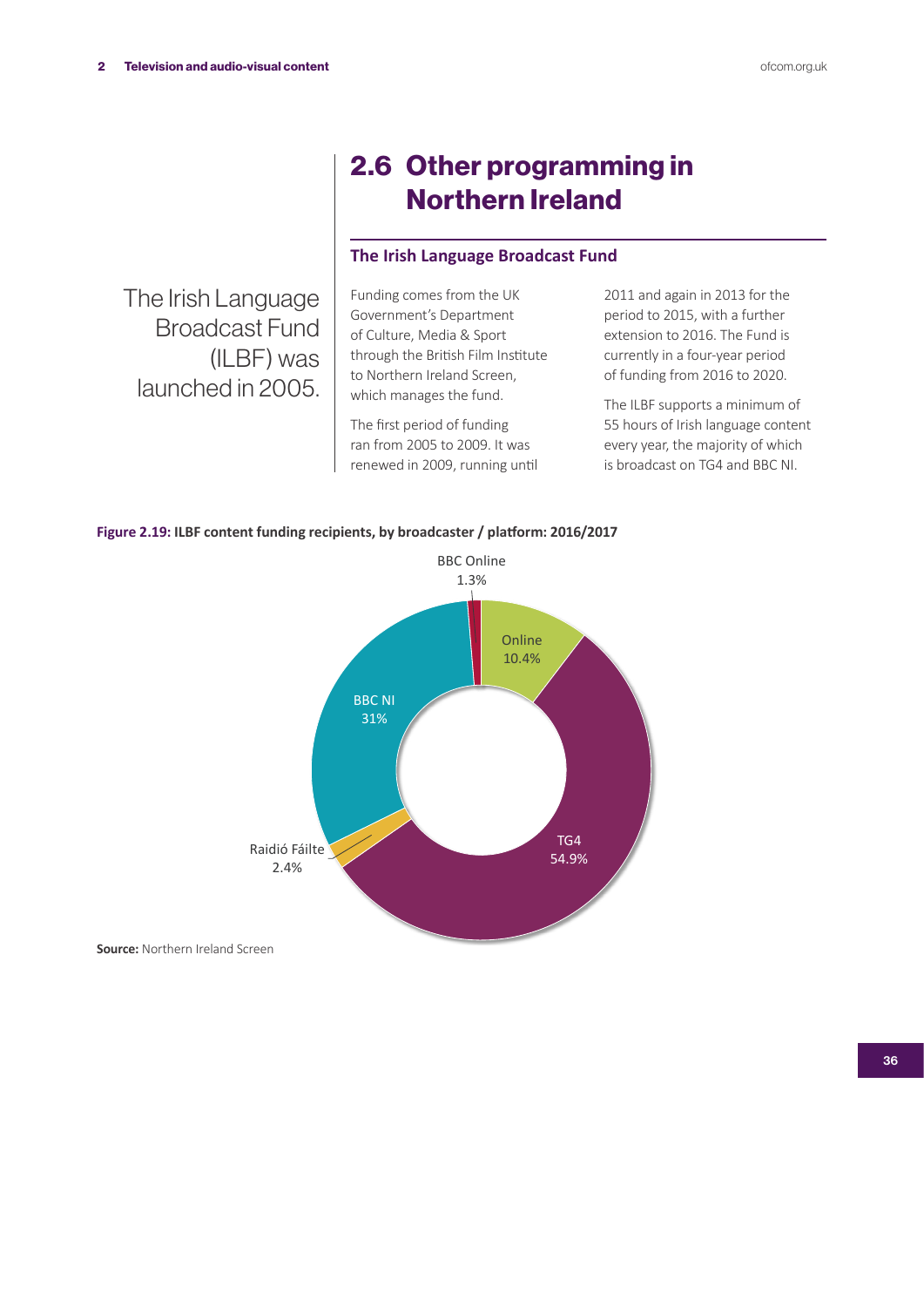The ILBF also supports interactive content and, through a training programme, content on Raidió Fáilte. In the last financial year, more than £2.6m was spent on Irish language content. There were 32 recipients of funding (television production companies and Raidió Fáilte). To secure funding, these companies must be based in Northern Ireland and have a commitment from a broadcaster to show output.

**Figure 2.20: ILBF-funded hours: 2016/2017**



**Source:** Northern Ireland Screen

Since the fund was started, the minimum language content in programming has risen from 60% to 75%. Funding is allocated to a range of genres including children's, documentary, entertainment, drama, radio and interactive content.





**Source:** Northern Ireland Screen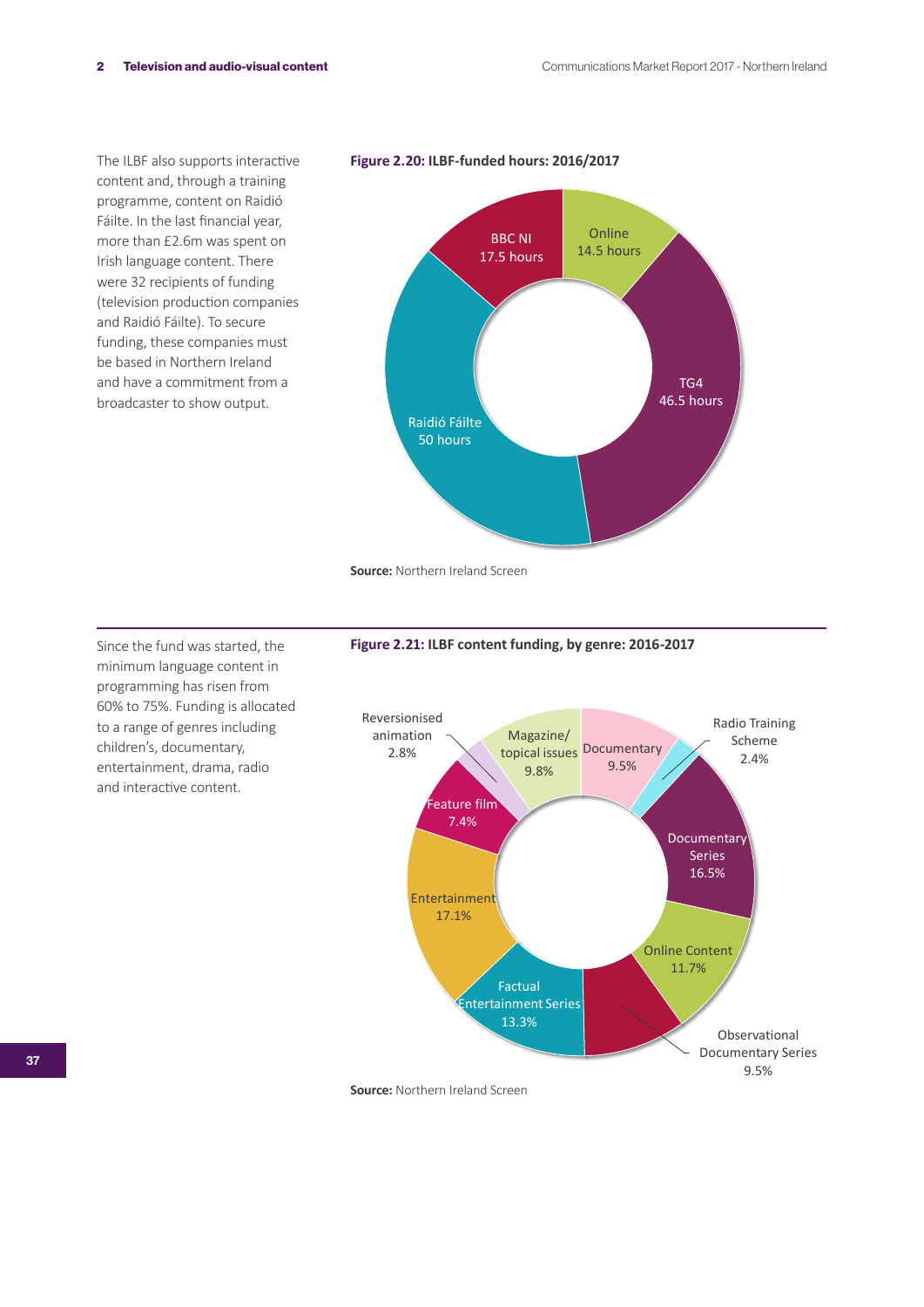### **Programming highlights**

ILBF-funded historical documentary *Eoin Mac Néill: Fear Dearmadta 1916* was nominated for a Torc at the Celtic Media Festival.

*Rocky Ros Muc* premiered at the Boston Irish Film Festival and won the Global Vision Award for best documentary at the festival.

Other 2016/2017 highlights include include interactive content: *#Faduda, Meon Eile* and

*Nós TV*; landmark documentary *John Philip Holland & Eithne – Idir Dhá Shaol*; new discussion series *An Focal Scoir*; and entertainment series *I Lár an Aonaigh* and *Opry an Iúir*.

# **ILBF objectives for 2017/18 include:**

- To deliver at least 55 additional hours of Irish-language content across a range of genres to reach a weekly audience of 25,000.
- To ensure a minimum language level of 75% with emphasis on the Ulster dialect.
- To ensure maximum use of Irish-speaking cast and crew on each production.

# **About the Ulster-Scots Broadcast Fund**

The Ulster-Scots Broadcast Fund (USBF) was established to provide finance for the production of film, television and other moving image products on the Ulster-Scots heritage, culture and language in Northern Ireland.

Funding was secured in 2010, with the USBF making its first awards in March 2011.

As with the ILBF, funding comes from the UK Department for Culture, Media & Sport through the British Film Institute to Northern Ireland Screen, which manages the fund.

The UK government has given a commitment to the fund of £1m per year until at least 2020.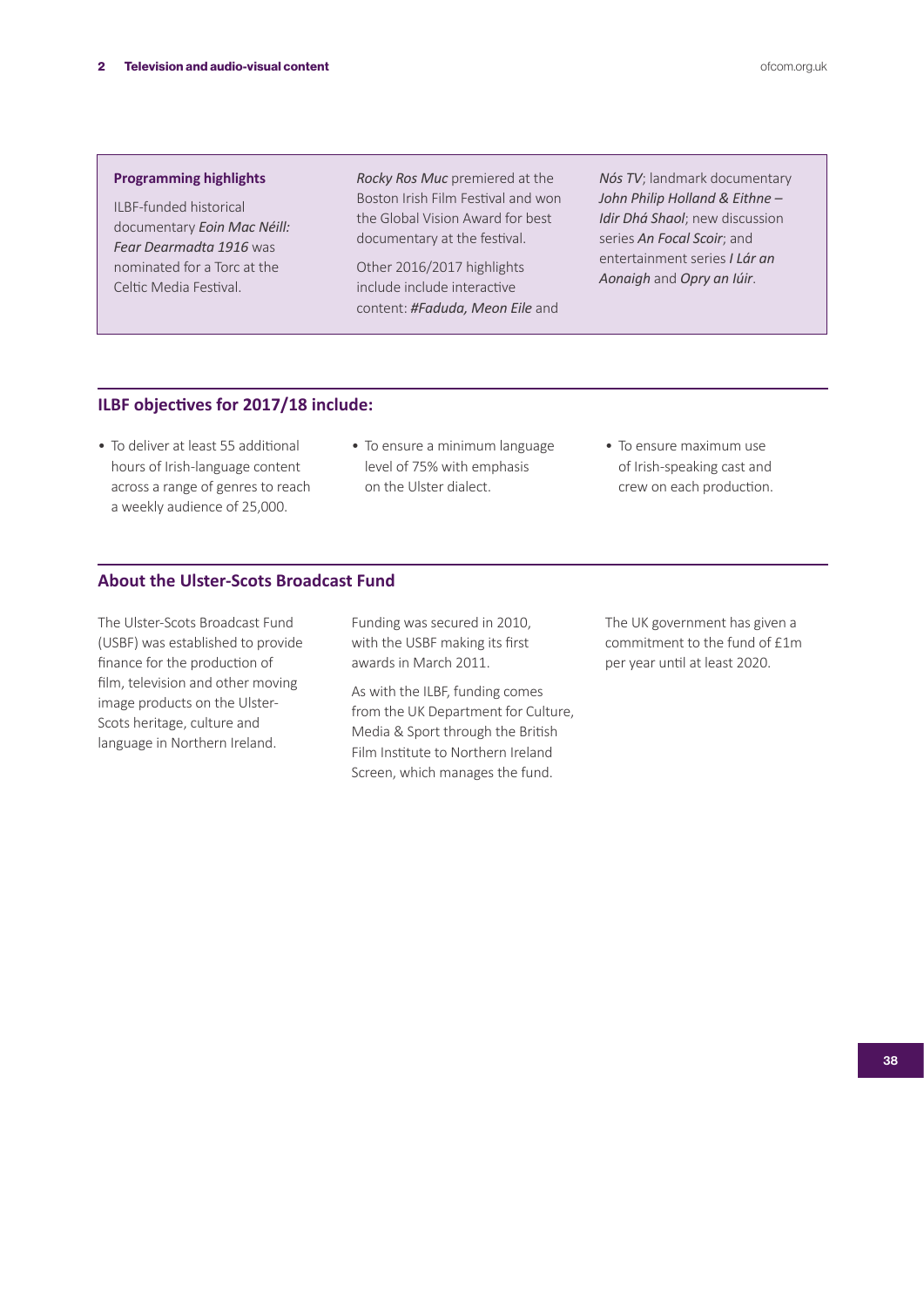# **The majority of programming funded by the Ulster-Scots broadcasting fund was aired on BBC Northern Ireland in 2016/17**

In 2016/17 eight awards were made, totalling 15.7 hours of production, and one award was made for interactive content.

Twelve projects were broadcast in 2016/17 including documentaries, factual entertainment series and music content. The USBF

provided over £1m in funding to these programmes, which were broadcast on BBC Northern Ireland, NVTV, UTV and STV.

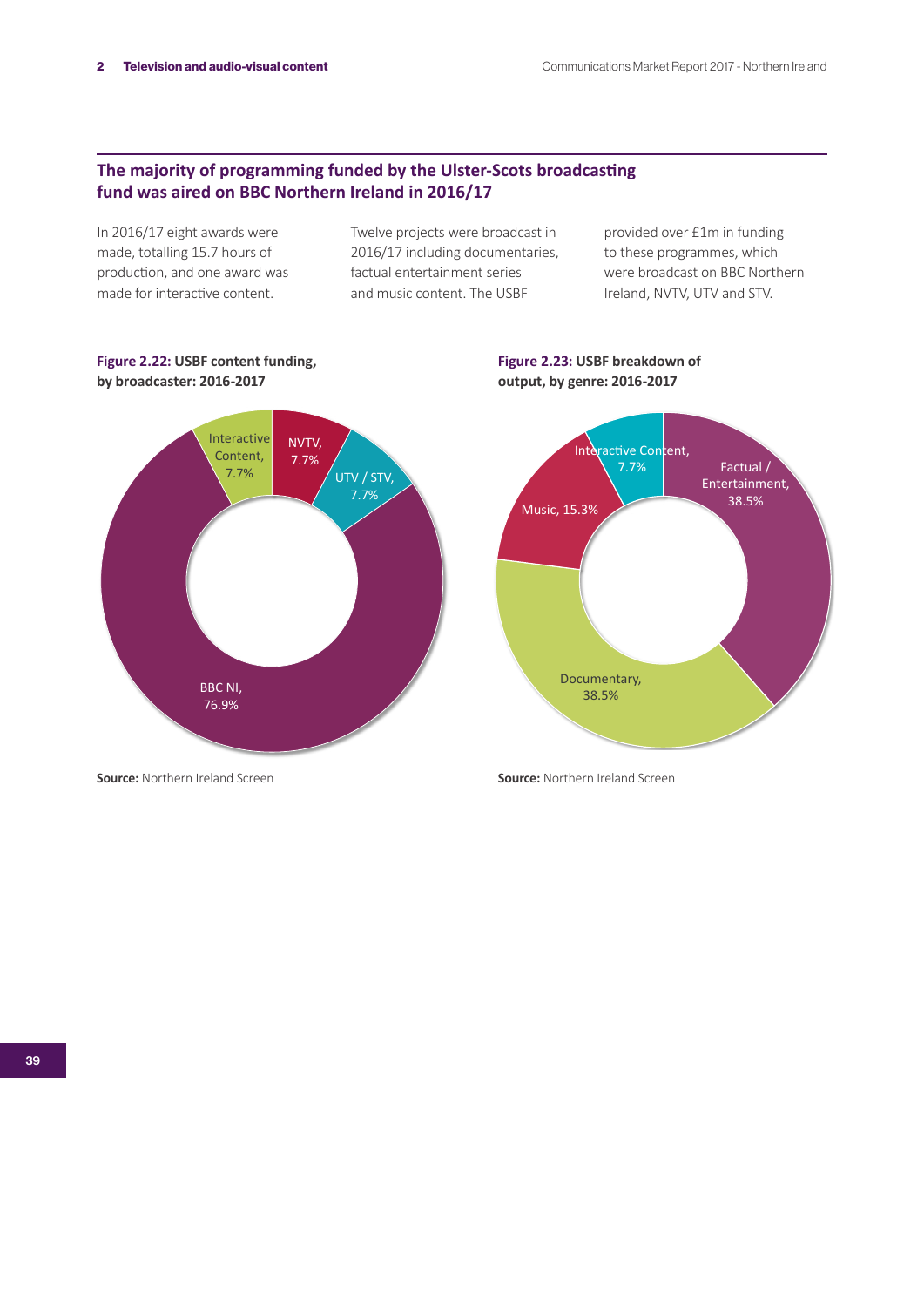### **Programming highlights**

*Shaping the Coast* uncovered the fascinating history of the breathtaking Antrim Coast road.

*Paul and Nick's Big American Food Trip Series* 2 returned and was broadcast in Northern Ireland on UTV, in Scotland on STV and in the

Republic of Ireland on UTV Ireland.

*The Call of the Pipes* followed two pipe bands, Thiepval Memorial and McDonald Memorial, in the run-up to the Belfast Tattoo.

In *In the Shadow of the Shipyard*, presenter Dan Gordon explored how the history, industry and

streets of East Belfast influenced and helped shape the work of four ground-breaking Ulster playwrights – St John Ervine, Thomas Carnduff, Sam Thompson and Stewart Parker.

# **Objectives for 2017/18 include:**

Following a strategic review and evaluation of the USBF, the objectives for the fund were updated, including the introduction of support for radio content and a new entrant trainee scheme.

- Deliver ten additional hours of Ulster-Scots programming in a range of genres.
- Deliver Ulster-Scots language programming (including radio programming) to a minimum value of 20% of the available USBF production budget each year.
- Deliver Ulster-Scots radio programming to a maximum of 10% of the available USBF production budget each year.
- Deliver online projects consistent with the aim of the USBF to a maximum of

10% of the available USBF production budget each year.

- Broadcast 90% of the USBFfunded programming within nine months of delivery.
- Reach a significant and initial audience target of 40,000 people in Northern Ireland. This target is an average across all the programming supported by the USBF, applied to each 12-month period.

#### **Programming reach**

During 2016-17, programming supported by the ILBF and USBF, and broadcast by BBC Northern Ireland, reached an audience of 630,000, representing 37% of the total Northern Ireland population.<sup>1</sup>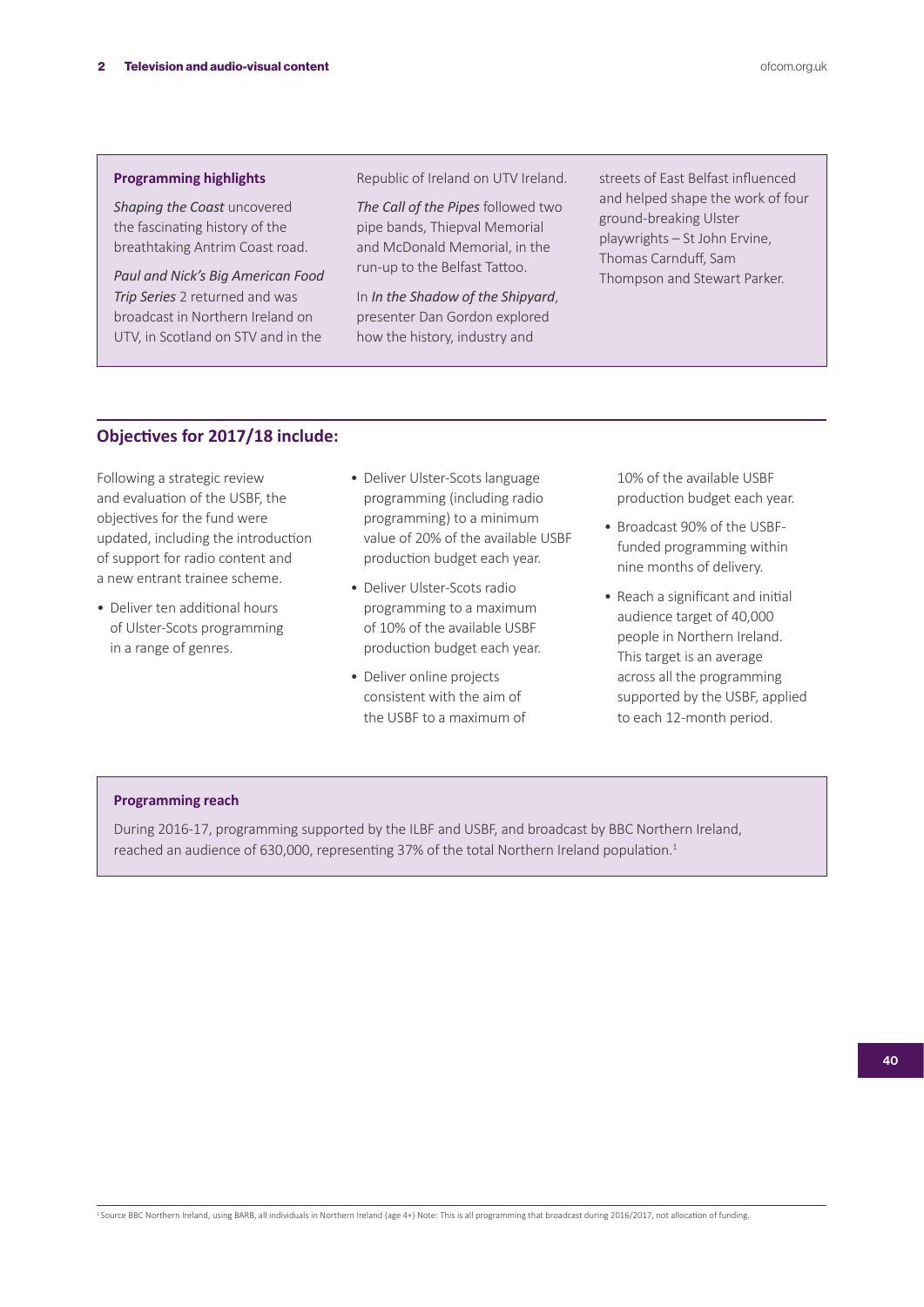# 2.7 Network television productions made in Northern Ireland

Figure 2.24 and Figure 2.25 below illustrate the proportion of UK PSB network programmes (excluding news) that were produced in the nations and regions over the past five years, by expenditure and volume respectively.

In 2016, 1.5% of PSB network spend on original content, excluding news, was on Northern Ireland productions, up from 0.9% in 2015. Such productions made up 1.0% of all non-news first-run UK-originated hours broadcast

across the PSB channels in 2016, up slightly from 0.9% in 2015.

As in previous years, the majority of such spend was in London. Fifty-seven per cent of spend on new, non-news content returned 49% of all network hours.



### **Figure 2.24: Expenditure on originated network productions: 2011-2016**

**Source: Ofcom/broadcasters** 

**Note:** This expenditure does not include network news production .The category 'other' refers to programmes made by producers based within the M25 which qualify as regional productions on the grounds that 70% of total spend and 50% of off-screen talent spend was outside the M25 but not all in one macro-region, and therefore cannot be attributed to a single region. See www.ofcom. org.uk/\_\_data/assets/pdf\_file/0019/87040/Regional-production-and-regional-programme-definitions.pdf on Ofcom website for further details.